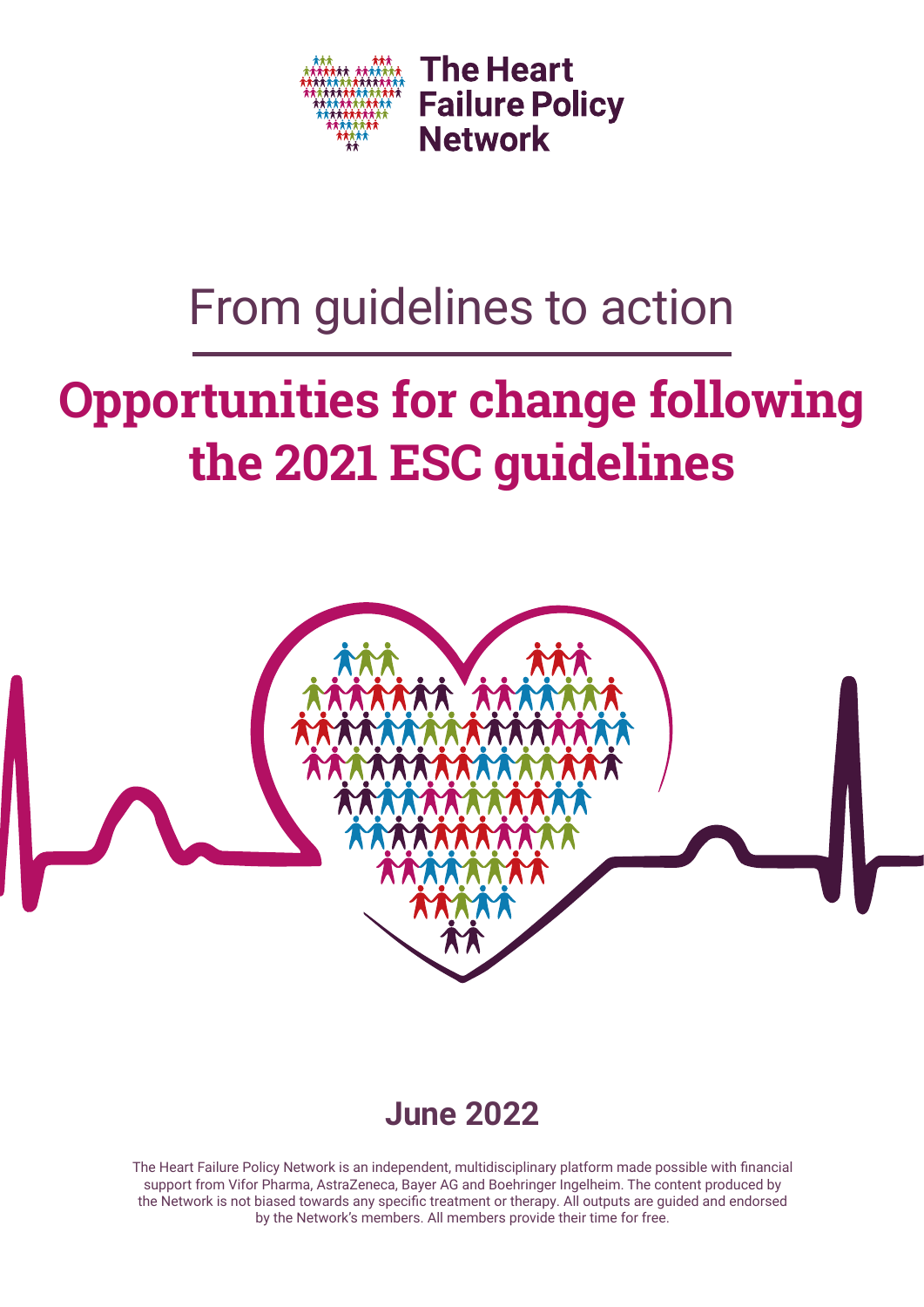## **About this report**

In 2021, the European Society of Cardiology (ESC) updated its [guidelines for the diagnosis and treatment of](https://academic.oup.com/eurheartj/article/42/36/3599/6358045)  [acute and chronic heart failure](https://academic.oup.com/eurheartj/article/42/36/3599/6358045). This report provides an overview of the most significant changes in the guidelines and their implications for the diagnosis and care of people living with heart failure. It explores the challenges to implementing the new recommendations in Europe, as well as opportunities for advocacy. It is intended as a tool for advocates as they push for better care for people with heart failure. For a lay summary of the key recommendations of the 2016 ESC guidelines, please see the *[Understanding heart failure guidelines](https://www.hfpolicynetwork.org/project/understanding-heart-failure-guidelines/)* collection of reports, available on our website.

This report was produced by the Heart Failure Policy Network. Research, coordination, drafting, expert interviews and member consultations were led by Catherine Hodge, Kirsten Budig, Joe Farrington-Douglas and Faith Everett. The report was edited by Madeleine Murphy, Kasia Trojanowska and Alexandra Pollard at The Health Policy Partnership, and designed by Colin Slade at Jumpingstone.

### **About the Heart Failure Policy Network**

The Heart Failure Policy Network (HFPN) is an independent, multidisciplinary network of healthcare professionals, advocacy groups, policymakers and other stakeholders from across Europe. It was established in 2015 with the goal of raising awareness of unmet needs and seeking meaningful improvements in heart failure policy and care. To view our work so far, please visit: [www.hfpolicynetwork.org](http://www.hfpolicynetwork.org). All members of the HFPN provide their time for free. All Network content is non-promotional and non-commercial. The Secretariat is provided by The Health Policy Partnership, an independent health policy consultancy based in London, UK.

## **Acknowledgements**

**HFPN would like to thank the members of the Project Advisory Group for their continued input throughout the development of the report:**

- **• Jelena Čelutkienė**, Cardiologist, Department of Cardiovascular Diseases, Vilnius University, Lithuania
- **• Ekaterini Lambrinou**, Associate Professor, Department of Nursing, Cyprus University of Technology, Cyprus
- **• Tiny Jaarsma**, Professor in Caring Sciences, Faculty of Health Sciences, University of Linköping, Sweden
- **• Denis Janssen**, Founder and Chief Executive Officer, The Patient's Voice, the Netherlands
- **• Giuseppe Rosano**, Consultant Cardiologist and Professor of Cardiology, St George's University Medical School, UK; President-Elect, Heart Failure Association of the European Society of Cardiology

We would also like to thank the following expert for sharing her knowledge and insights in an interview:

**• Mar Domingo**, Primary Care Physician, Germans Trias Pujol University Hospital, Spain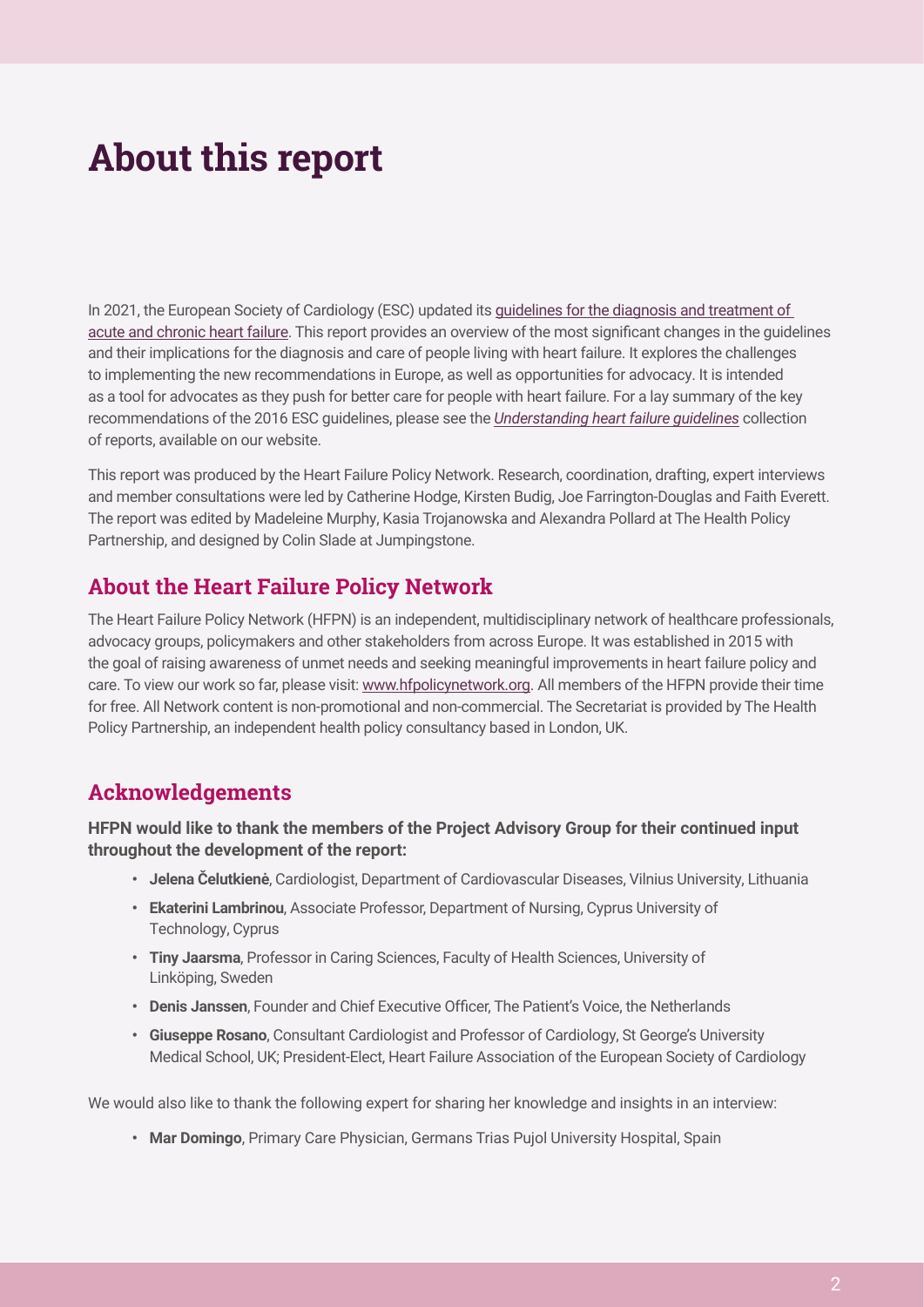## **Contents**

| 1.           |                                                                                                                                                          |  |
|--------------|----------------------------------------------------------------------------------------------------------------------------------------------------------|--|
| 2.           | Which areas saw the most significant updates to the                                                                                                      |  |
|              |                                                                                                                                                          |  |
|              |                                                                                                                                                          |  |
|              |                                                                                                                                                          |  |
|              |                                                                                                                                                          |  |
|              |                                                                                                                                                          |  |
| 3.           |                                                                                                                                                          |  |
|              | Implementing person-centred care could make life better for people with HF  12<br>Maximising the potential of clinical management could lead to improved |  |
|              |                                                                                                                                                          |  |
|              | Delivering care that aligns with the new guidelines could reduce the societal                                                                            |  |
| $\mathbf{4}$ | What are the potential challenges to implementing the updated guidelines                                                                                 |  |
|              |                                                                                                                                                          |  |
|              | Challenges to implementing person-centred care for people with multiple conditions  17                                                                   |  |
|              |                                                                                                                                                          |  |
| 5.           | How can advocates engage policymakers to ensure the updated guidelines                                                                                   |  |
|              |                                                                                                                                                          |  |
|              |                                                                                                                                                          |  |
|              |                                                                                                                                                          |  |
|              |                                                                                                                                                          |  |
|              |                                                                                                                                                          |  |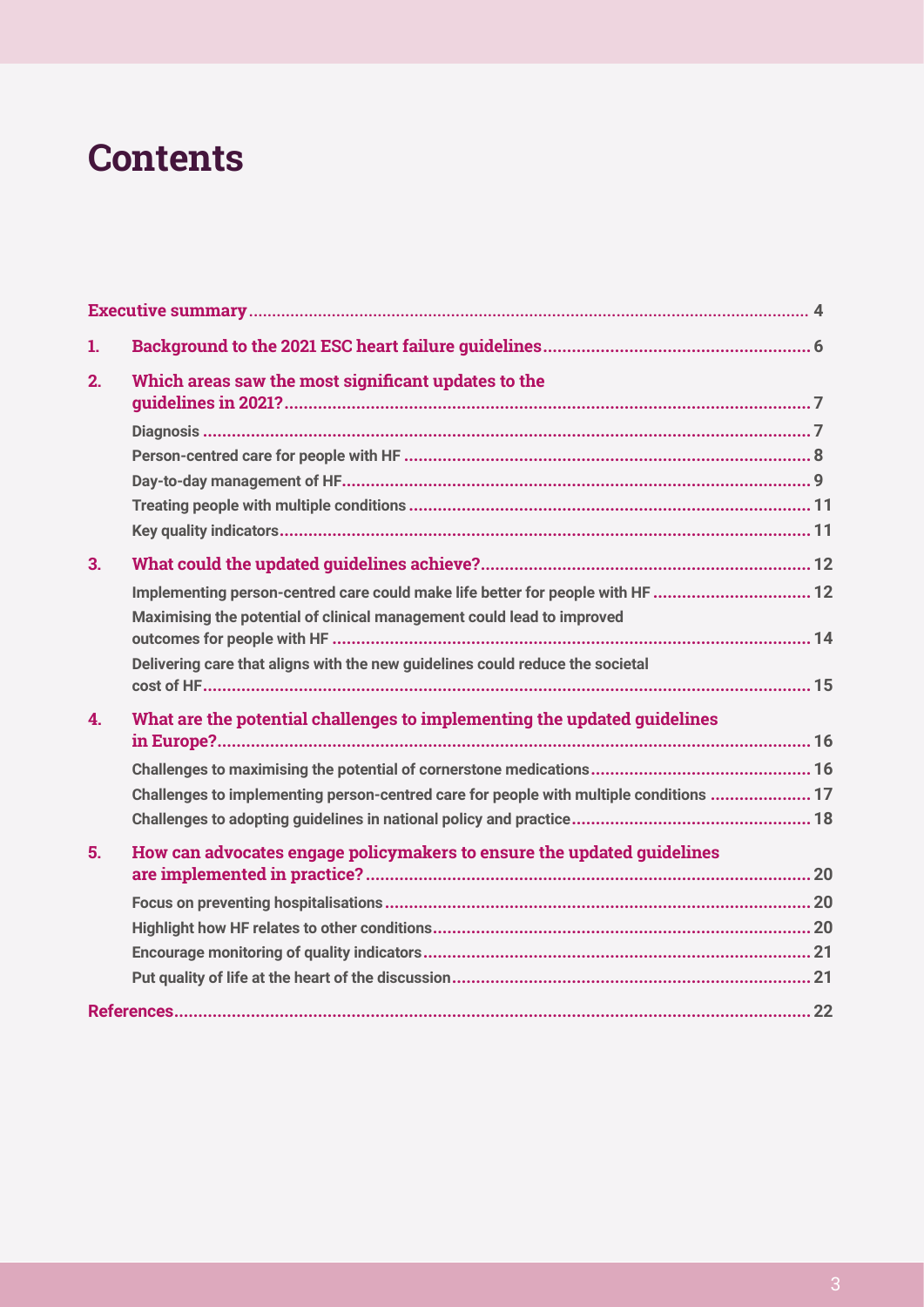## <span id="page-3-0"></span>**Executive summary**

**The 2021 European Society of Cardiology (ESC) guidelines for the diagnosis and management of acute and chronic heart failure (HF) provide evidence-based recommendations to improve care for people with HF across Europe.** They include guidance on person-centred care, pharmacological treatments, and management of comorbidities, along with key quality indicators.<sup>1</sup>

**Translating the international guidelines into action at a national and local level could reduce the risk of premature death and improve quality of life for millions of people with HF, while alleviating pressure on health systems.** This could be achieved through increased delivery of person-centred, multidisciplinary care, greater effectiveness of pharmacological treatment and better quality care in the community to prevent unplanned hospitalisations.<sup>1</sup>

But people living with HF cannot always access guideline-directed care.<sup>2-4</sup> HF services face regulatory barriers, challenges in knowledge sharing across the health system, and a lack of capacity for delivering care in a way that takes account of the whole person, including any other conditions they may have.<sup>56</sup> Specialties and care sectors tend to be siloed, with a lack of collaboration and support for primary care in particular. Pressures on health systems and workforces, along with insufficient resources, have created an environment in which it can be difficult to deliver guideline-directed care to everyone with HF.<sup>78</sup>

**People with HF may also face challenges to guideline-recommended self-management.** The guidelines contain new recommendations around the self-management of HF, including the use of telemonitoring at home.<sup>1</sup> Telemonitoring and other self-management solutions are more suitable for some people than others, so it is important that such programmes and tools are tailored to individual needs.<sup>5910</sup> The guidelines also recommend that some people with HF be prescribed multiple medications, which may lead to difficulties in adherence and issues associated with side effects.<sup>91112</sup>

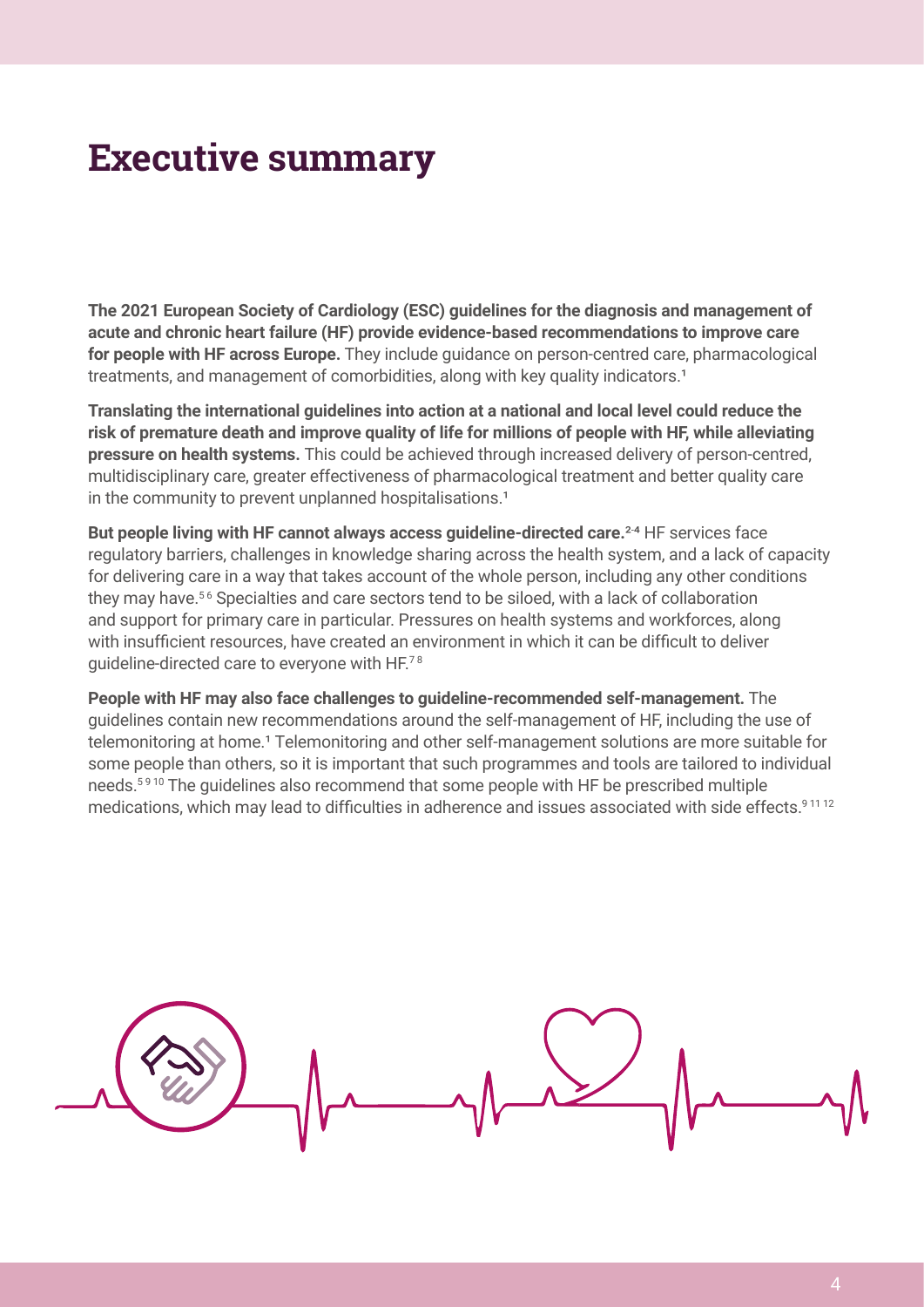**Putting guidelines into practice requires action at all levels.** For guideline recommendations to be followed in clinical practice, there must be commitment to implementation both at the system level and at the point of delivery in each country. Policymakers and decision-makers should urgently address regulatory and resource barriers. Health leaders and professionals should be encouraged to devise and implement care pathways across hospital-based and primary care, and to monitor quality standards.

**The new guidelines offer an opportunity for HF advocates** – patients, carers, healthcare professionals and decision-makers – to ensure the latest and best evidence is translated into practice for the benefit of people with HF across Europe.

## **Making the case for change**

To overcome common challenges and ensure guidelines are translated into action, advocates can draw on a number of 'policy hooks' to engage policymakers and decision-makers and encourage them to act.

- **1. Focus on preventing hospitalisations**
- **2. Highlight how HF relates to other conditions**
- **3. Encourage monitoring of quality indicators**
- **4. Put quality of life at the heart of the discussion**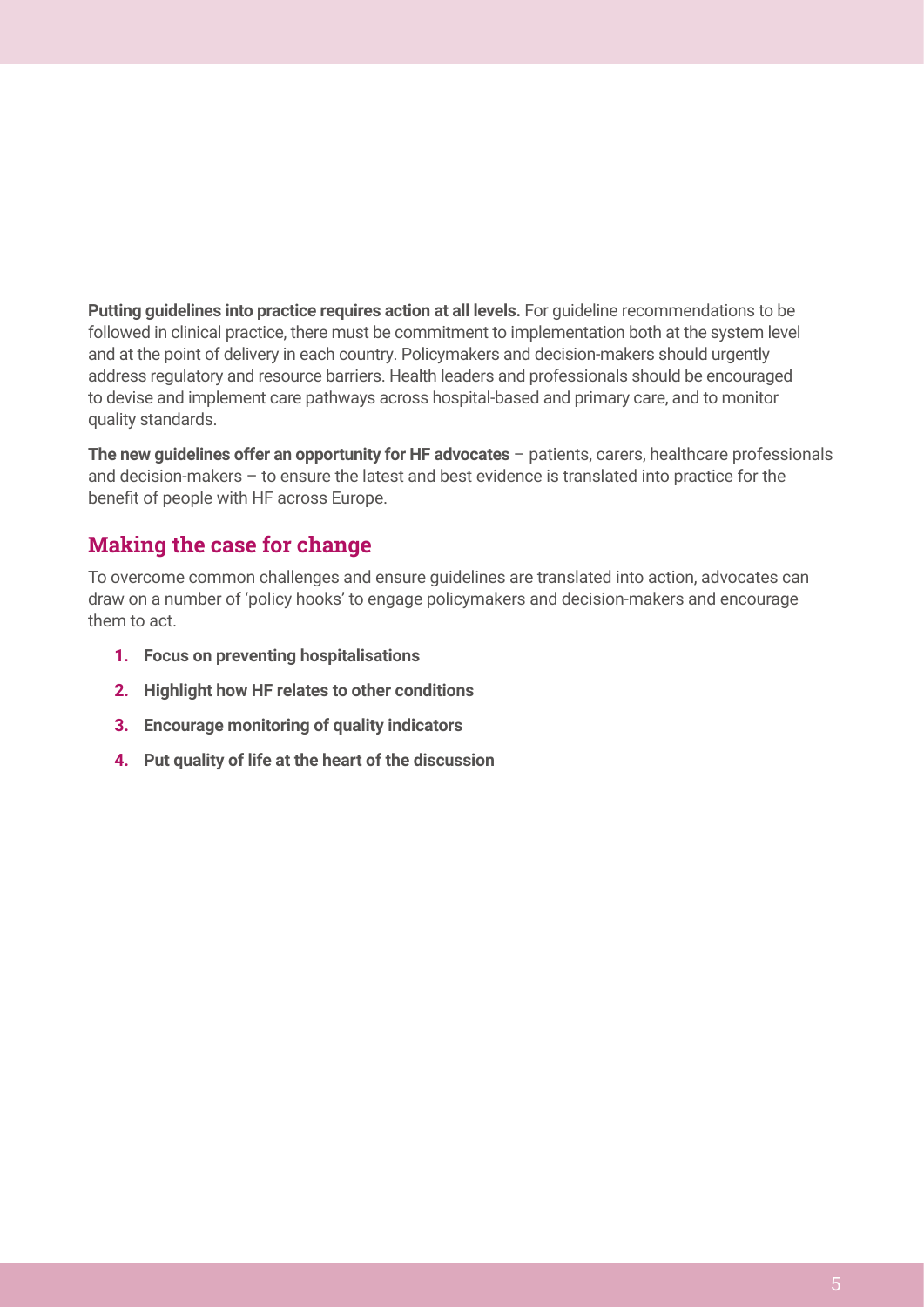## <span id="page-5-0"></span>**Background to the 2021 ESC heart failure guidelines 1**

**In August 2021, the European Society of Cardiology (ESC) published its new guidelines for the**  diagnosis and treatment of acute and chronic heart failure.<sup>1</sup>

The ESC guidelines are consensus documents intended to aid everyday clinical decision-making. They summarise the state of the evidence at the time of creation.<sup>13</sup>

The ESC quidelines for heart failure (HF) are revised every two to five years by an expert task force;<sup>13</sup> the previous version was published in 2016.<sup>14</sup> The task force examines the evidence base for the treatment and management of HF according to strict standards of evidence set by the ESC. For the first time in the history of the ESC HF guidelines, patients were included on the 2021 task force.<sup>15</sup>

National cardiology societies in many European countries, including Belgium, Denmark, France, Greece, Ireland and Poland, endorse the ESC HF guidelines as their national standard; others, such as England and Germany, produce their own quidelines.<sup>15</sup> When new ESC quidelines are published, they are disseminated to national cardiac societies in Europe and beyond – for example, the national cardiac societies in Australia, Brazil and Malaysia are all members of the ESC and have endorsed its clinical practice guidelines.<sup>16</sup>

As reviews and publication processes take a number of months, the results of several relevant trials were released between the completion of the writing process and final publication of the guidelines in August 2021. These are therefore not included in the updated guidelines.<sup>17</sup>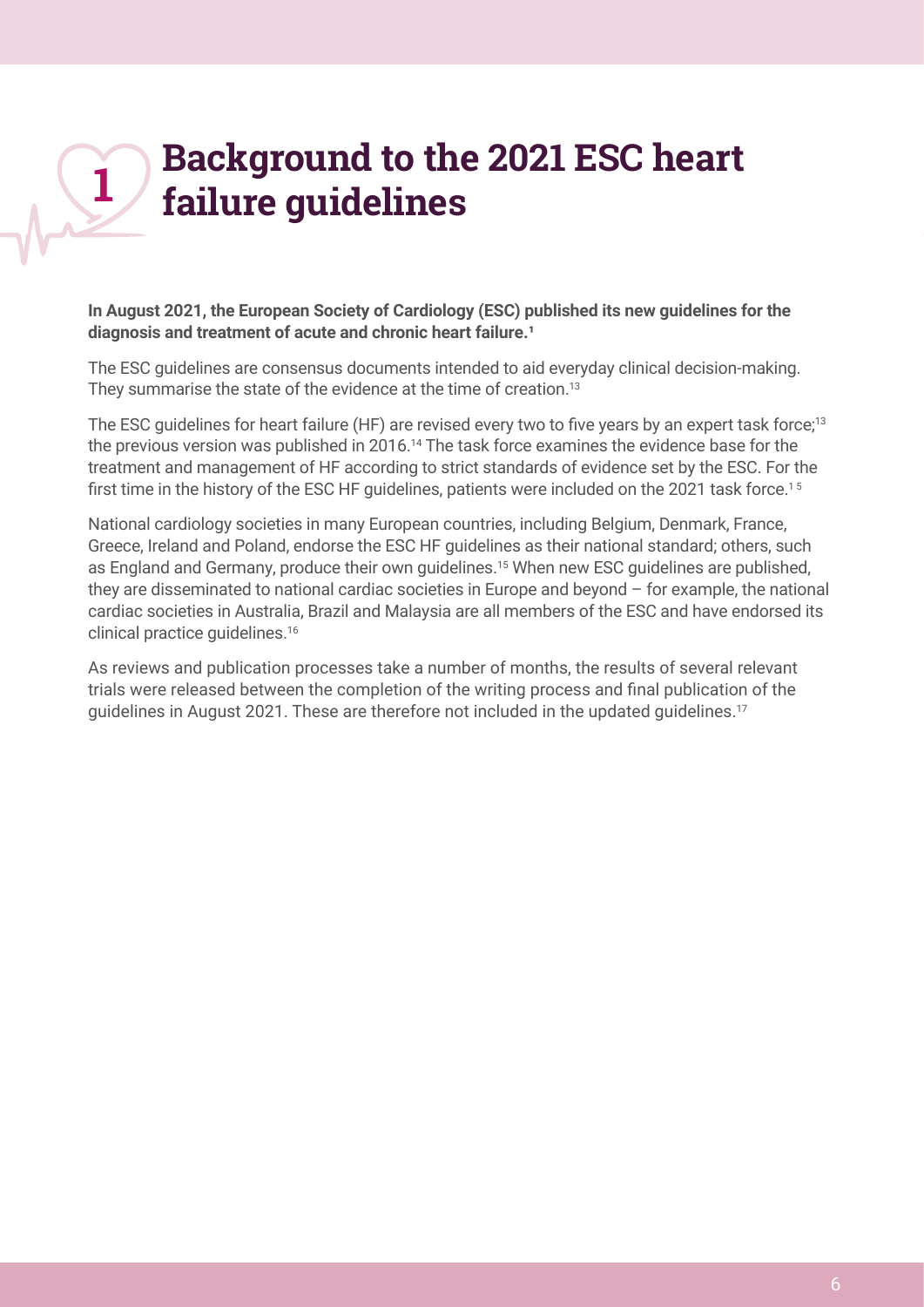## <span id="page-6-0"></span>**Which areas saw the most significant updates to the guidelines in 2021? 2**

### **Diagnosis**

**The updated guidelines aim to simplify the diagnosis of HF.** Three types of HF are mentioned in the guidelines (*Box 1*). A diagram depicts the new diagnostic algorithm, which lists the signs and symptoms of HF, as well as the tests that should be performed to confirm a diagnosis.<sup>18</sup> This is intended to support non-HF-specialists in swiftly recognising signs and symptoms of HF and following through with recommended diagnostic processes.<sup>1</sup>

## **Box 1. Types of heart failure**

**The guidelines distinguish three types of heart failure based on the left ventricular ejection fraction (LVEF), which is the proportion of oxygenated blood in the heart that is pumped out by the left ventricle to the rest of the body with each heartbeat.**

**Heart failure with reduced ejection fraction (HFrEF):** in HFrEF, the heart muscle is weakened, and the left ventricle of the heart is typically enlarged.<sup>19</sup> People with heart failure who have a LVEF of less than 40% are diagnosed with HFrEF. There are a number of evidence-based pharmacological treatments recommended for people with HFrEF.<sup>1</sup>

**Heart failure with mildly reduced ejection fraction (HFmrEF):** in HFmrEF, the LVEF is between 40% and 49%.19 This category was previously commonly referred to as heart failure with mid-range ejection fraction, but has been renamed to reflect research suggesting that the mechanisms involved in HFmrEF are similar to those seen in HFrEF, with implications for recommended treatment 1

**Heart failure with preserved ejection fraction (HFpEF):** in HFpEF, the LVEF is at least 50%, but the left ventricle has stiffened and thickened, meaning it can fill with only a small amount of blood.<sup>19</sup> In the 2021 guidelines, there are no new recommendations for the pharmacological treatment of HFpEF.17 However, trial results published after the release of the guidelines suggest a significant change in treatment recommendations will likely be included in future guidelines.20 21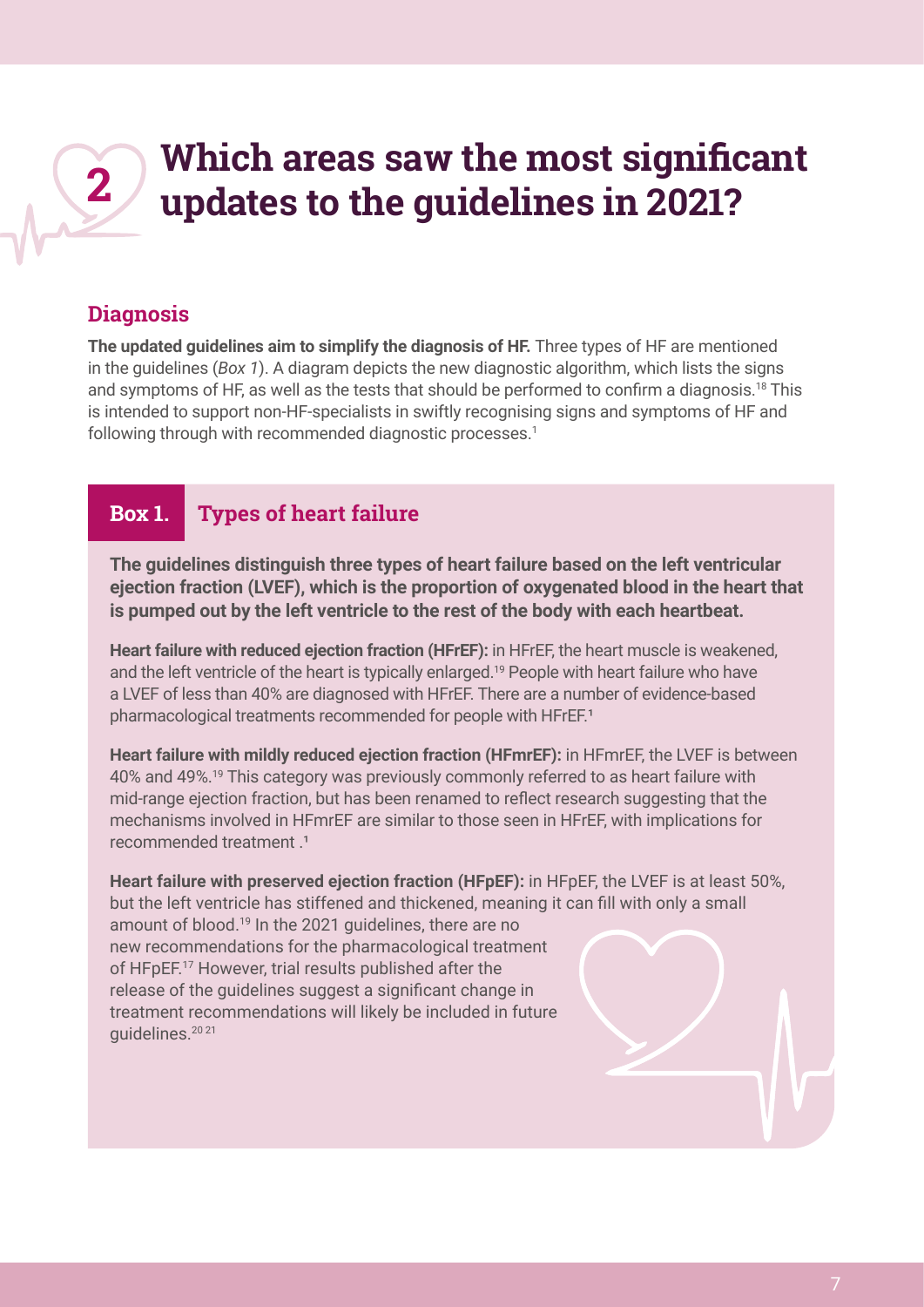## <span id="page-7-0"></span>**Person-centred care for people with HF**

**The 2021 guidelines underscore the importance of implementing person-centred care at every step of the care pathway.** New recommendations have been included for the multidisciplinary care of chronic HF, including self-care strategies and the use of supervised, exercise-based cardiac rehabilitation for people with more severe disease, frailty or coexisting conditions.<sup>1</sup>

**Multidisciplinary disease management programmes and self-management are strongly recommended for all people with HF.** The previous guidelines recognised the value of multidisciplinary and integrated HF care that covers the whole of a person's life with HF, from diagnosis through to palliative care.14 The 2021 guidelines see the addition of specific recommendations around selfmanagement strategies as well as home- and clinic-based multidisciplinary disease management programmes, all of which can reduce the risk of avoidable hospitalisations and premature death.<sup>1</sup>

**Self-management strategies should enable people to 'live a good life with HF' as opposed to focusing on symptom control alone.** The 2021 guidelines advocate for comprehensive and tailored patient education that discusses areas of life affected by HF and provides tools for mitigating its impact. They also stress the importance of implementing shared decision-making in the patient–clinician interaction to ensure people with HF can participate in decisions about their care.<sup>1</sup>

**While more research into best-practice models is needed, the potential benefit of telemonitoring in HF care is now clearly recognised.** Following a boost in the use of telemonitoring during the COVID-19 pandemic,<sup>22</sup> the 2021 guidelines acknowledge its potential benefits for the management of HF. The recommendation states that non-invasive, at-home telemonitoring may be considered for people with HF to reduce the risk of hospitalisation and death. However, there is no in-depth discussion of the impact of telemonitoring on people's quality of life, or of the role of other forms of eHealth in HF care.<sup>1</sup>

**The inclusion of people living with HF on the task force for the 2021 guidelines is a positive step.** The presence of patient advocates, recruited from the ESC's patient forum, is a sign of the ESC's commitment to ensuring that the concerns of people living with HF are adequately reflected in the quidelines.<sup>5</sup>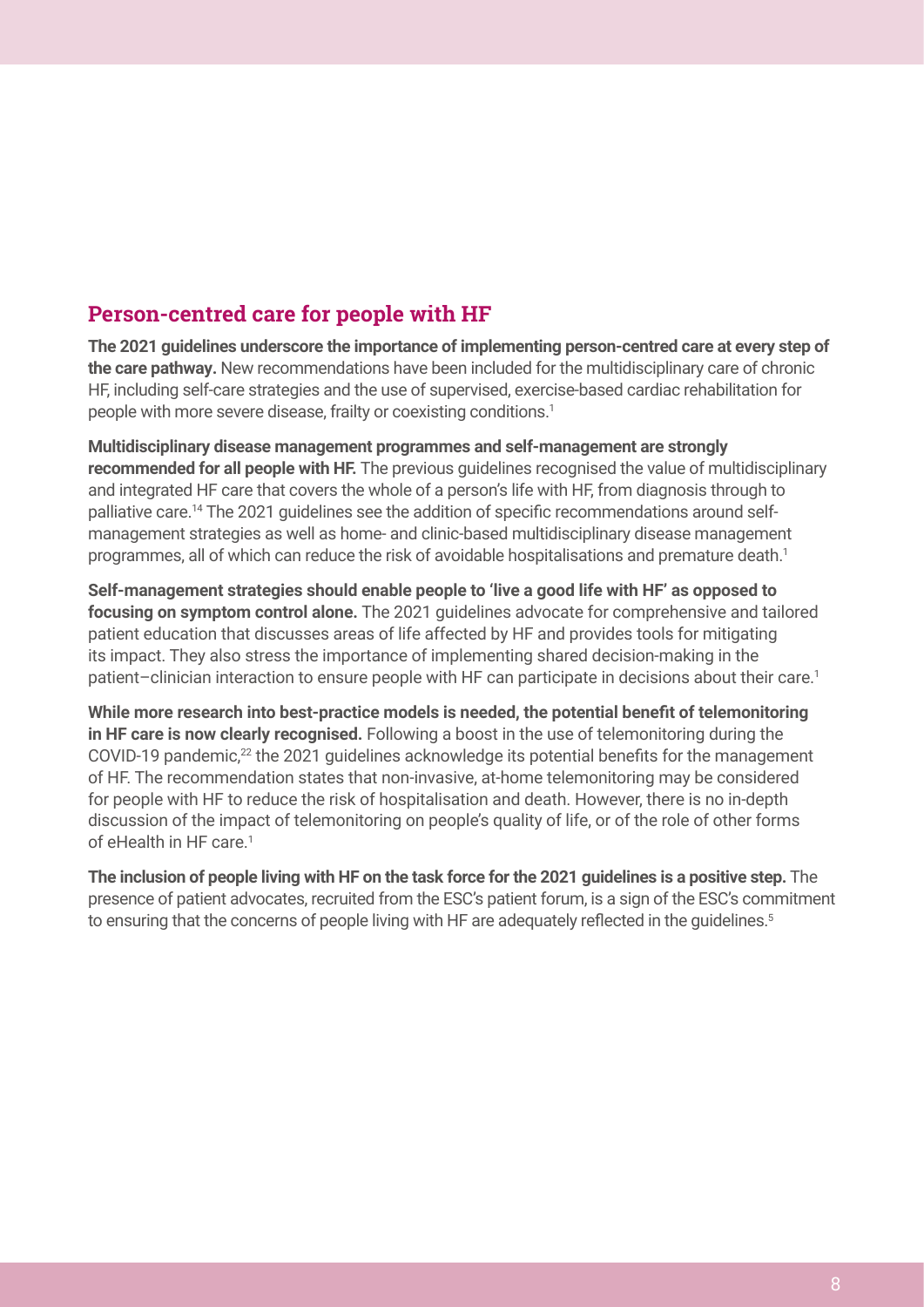### <span id="page-8-0"></span>**Day-to-day management of HF**

**There are now four key medications that can help improve outcomes for people living with HF with reduced ejection fraction (HFrEF).** These four medications all reduce the risk of hospitalisation and death, and are sometimes referred to as the 'four pillars', or 'cornerstones', of HFrEF care (*Box 2*).<sup>223</sup> The addition of SGLT2 inhibitors to the three previously recommended medications can reduce the risk of hospitalisation or death by up to 26% in people with HFrEF.<sup>2425</sup>

**It is now recommended that all people diagnosed with HFrEF receive the four cornerstone medications, in parallel, as soon as possible following diagnosis.** These medications start to reduce the risk of hospitalisation and death within a month of their initiation, so it is recommended that they are started as soon as safely possible.<sup>1</sup> This is an important change: the previous guidelines recommended that medications be started sequentially, with time to observe their effects between each prescription.<sup>14</sup>

**The updated guidelines promote a more personalised approach to the management of HF.** Once a person has begun taking the cornerstone medications, further treatment options are recommended depending on the cause of their HF and any other conditions they may have. Exercise-based rehabilitation and multi-professional disease management continue to be recommended for all people with HFrEF. There is a new recommendation that people with HFrEF and other conditions, who find exercise particularly challenging, be supported via supervised cardiac rehabilitation programmes.1

### **Box 2. Four cornerstone medications for HFrEF**

**1. Angiotensin-converting enzyme (ACE) inhibitors** relax blood vessels, making it easier for the heart to pump blood around the body<sup>26</sup>

**or**

**Angiotensin receptor-neprilysin (ARN) inhibitors** are a combination of two medications that reduce blood pressure, sacubitril and valsartan.<sup>27</sup>

- **2. Beta blockers** prevent the release of stress hormones (including adrenaline), slowing down the heart rate and reducing the force at which blood is pumped around the body.28
- **3. Mineralocorticoid receptor antagonists** are a form of diuretic. They prevent the build-up of water and salt in the body.<sup>26</sup>
- **4. Sodium-glucose co-transporter 2 (SGLT2) inhibitors** increase fluid and sodium removal from the body.29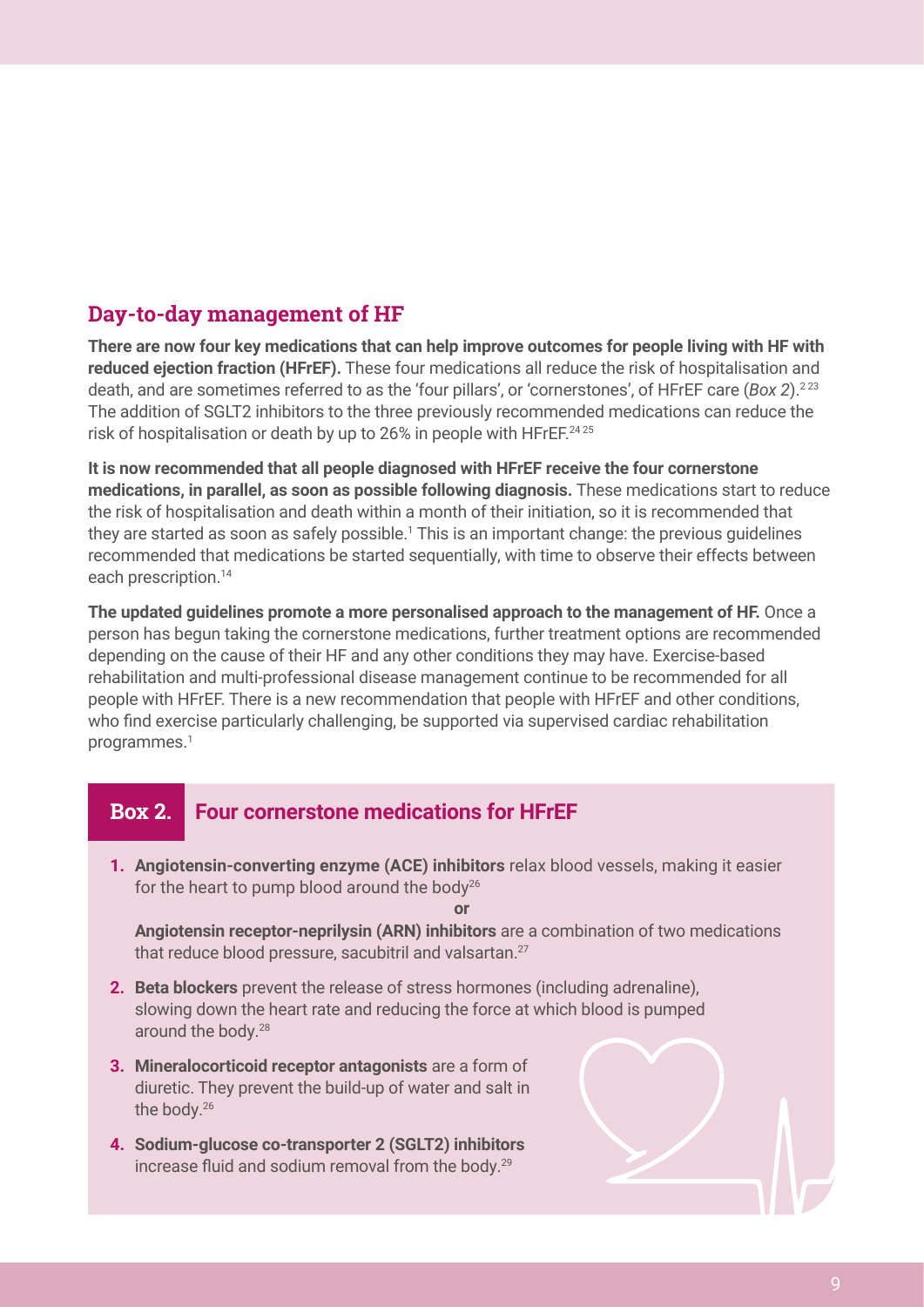**For the first time, the cornerstone HFrEF therapies should also be considered in HF with mildly reduced ejection fraction (HFmrEF).** This is a significant change, as it was previously recommended that people with HFmrEF be treated with diuretics alone.<sup>14</sup>

**There are not yet any pharmacological treatment recommendations for people with HF with preserved ejection fraction (HFpEF), beyond diuretics.** Although there was not sufficient evidence in time for the ESC to make recommendations for the active treatment of HFpEF, it is now recommended that all people with HFpEF be screened and treated for any comorbidities that may exacerbate their HF.<sup>1</sup>

**People with any type of HF should be evaluated for signs of congestion before being discharged from hospital.** In the context of HF, congestion is defined as fluid build-up in and around a person's organs and is the main cause of hospital admission for people with acute HF.30 The guidelines now recommend that anyone being treated in hospital for HF be evaluated for any signs of congestion before they are discharged.<sup>1</sup> This is because persistent congestion in people with HF is associated with readmission.<sup>3031</sup>

**Monitoring appointments should be planned within one to two weeks of discharge from hospital.** Once someone has left hospital after an admission for HF, they should be offered a follow-up outpatient appointment. At this appointment, the care team should monitor the effectiveness of medication, adjust doses accordingly and advise the person on how to manage any side effects.<sup>1</sup>

**People eligible for device implantation or heart transplantation should be fully involved in decisions about these procedures.** The updated guidelines recognise that the impact of invasive procedures on people's lives can be significant and complex. They recommend that clinicians ensure people with HF have access to a good level of practical and psychosocial support in making decisions about this type of treatment.<sup>1</sup>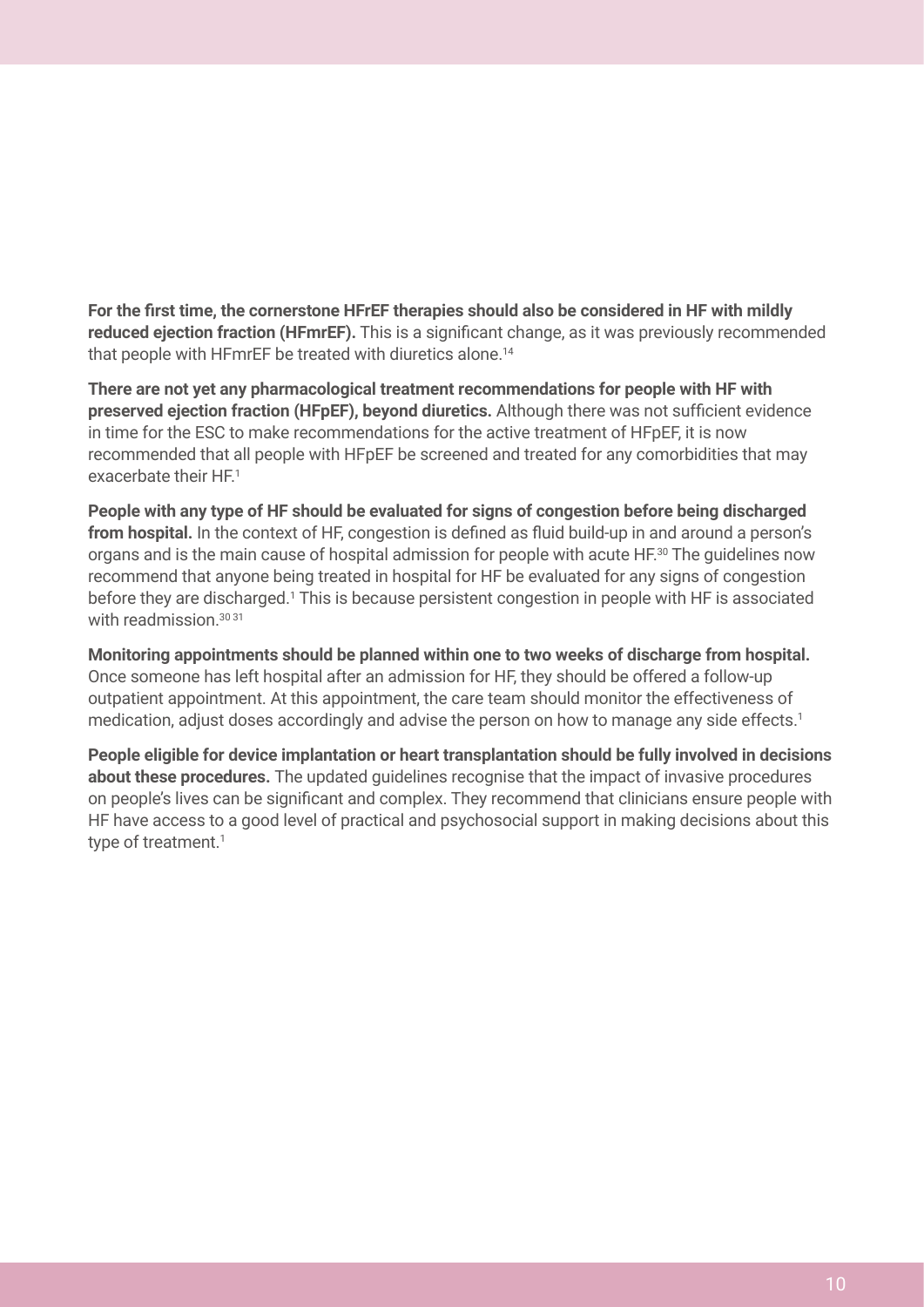## <span id="page-10-0"></span>**Treating people with multiple conditions**

**The 2021 guidelines devote a whole section to the management of HF alongside other chronic conditions.** The guidelines pay particular attention to the complexity of managing multiple chronic conditions, including those that are common risk factors for and complications of HF. These include: atrial fibrillation, valvular heart disease, diabetes, iron deficiency and cancer. For example, it is recommended that everyone diagnosed with HF should be screened for iron deficiency, and that taking an anticoagulant may reduce the risk of stroke in people with both atrial fibrillation and HF.<sup>1</sup>

**There are recommendations for preventing HF in people living with pre-existing conditions that place them at an increased risk.** The guidelines state, for example, that people receiving cardiotoxic anticancer medications should be assessed by a cardio-oncologist, and that people with type 2 diabetes who are at risk of a cardiovascular event (such as a heart attack or stroke) should be prescribed risk-reducing medication.1

## **Key quality indicators**

**Key quality indicators have been added to the ESC HF guidelines to promote greater accountability for unwarranted variations in care.** The quality indicators aim to capture adequate diagnosis and recording of the different types of HF, the proportion of people with HFrEF who have been prescribed the cornerstone medications, and the presence of multidisciplinary teams in HF services. These indicators have been included as part of the ESC's wider recognition of the value of 'measuring and reporting quality and outcomes across cardiovascular care'.<sup>1</sup> The task force proposes that the indicators may be used by healthcare providers to ensure that guideline recommendations are put into practice. $132$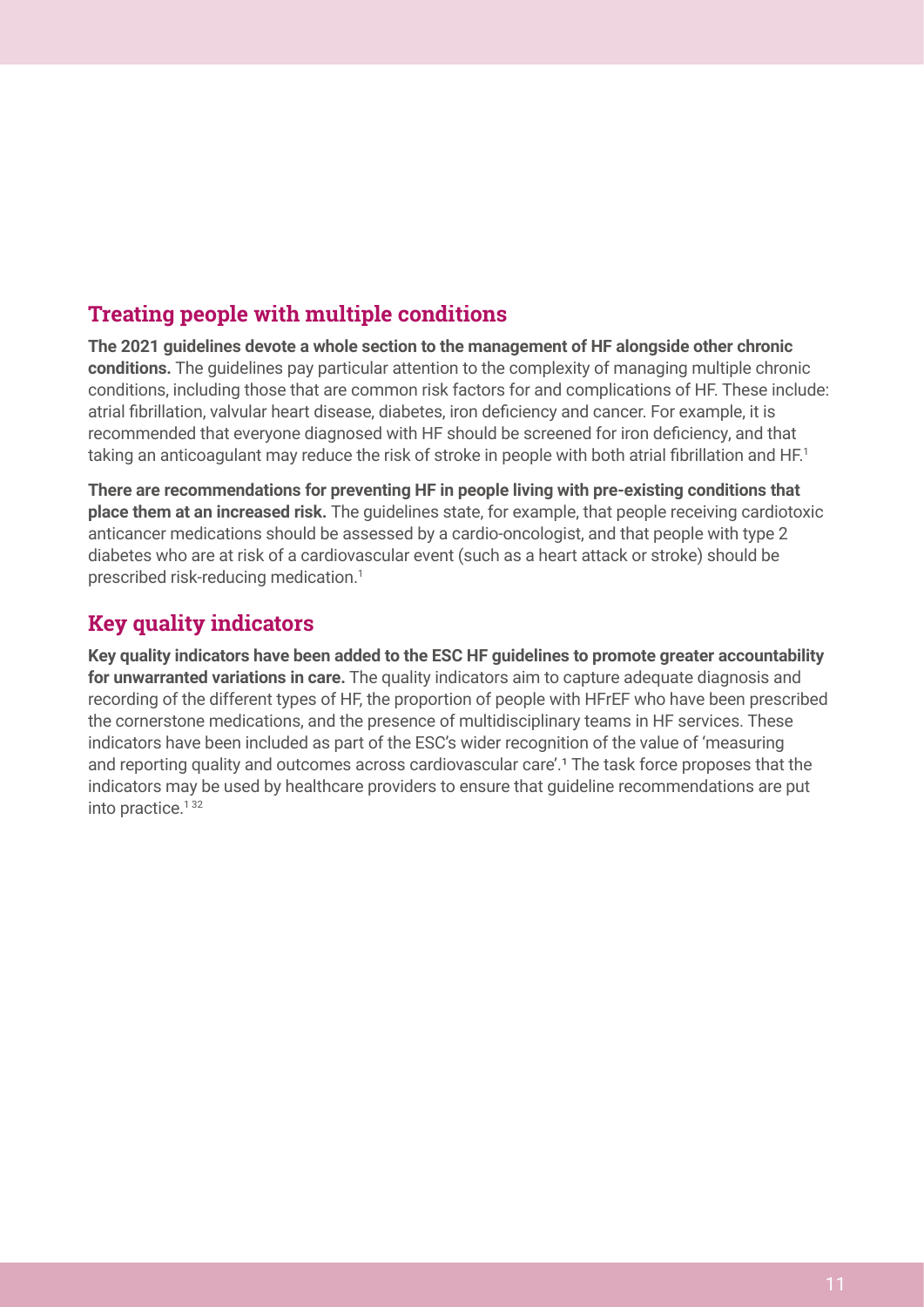## <span id="page-11-0"></span>**What could the updated guidelines achieve? 3**

The updated ESC guidelines have the potential to guide healthcare professionals to significantly improve outcomes for people living with HF and reduce the societal harm associated with the syndrome. They also offer HF advocates a powerful and updated evidence base with which to challenge outdated or insufficient practices in HF care.

### **Implementing person-centred care could make life better for people with HF**

**The updated guidelines can help clinicians to better address the topics that matter to people living with HF.** HF affects many elements of everyday life; time spent in the cardiologist's office or undergoing surgical procedures is only a small part of this experience.<sup>533</sup> Some cardiologists may feel unequipped or too short on consultation time to address sensitive matters, such as the impact of symptoms and treatment on all areas of a person's life, including sexual function and mental health.<sup>533-35</sup> This risks leaving people living with HF feeling isolated, as they struggle to come to terms with the ways their lives have been changed as a result of their illness.<sup>33 35</sup>

**Self-management and multidisciplinary disease management programmes can improve quality of life and reduce hospitalisations.** The strengthening of recommendations around self-management strategies is based on increasing evidence that self-management, home visits by nurses and attendance at HF clinics can all reduce the risk of hospitalisation and death in people with HF.<sup>36-39</sup> Person-centred support and self-management interventions have also been shown to have a positive impact on health-related quality of life in HF.<sup>36 40</sup>

**Better management of HF alongside coexisting conditions has the potential to achieve better outcomes and pave the way towards integrated care.** People with HF often live with multiple conditions that significantly raise the risk of poor outcomes.<sup>41</sup> In fact, 98% of people with HF have at least one other condition and 77% have three or more.<sup>42</sup> Optimising care for people by taking account of their multiple conditions could have a very positive impact on outcomes.<sup>43-45</sup> Implementing the guidelines' new treatment algorithm for HFrEF, which provides guidance on treatment for people according to the cause of their HF and any coexisting conditions, may mean that people are more likely to receive appropriate, tailored care from the point of diagnosis.<sup>17</sup>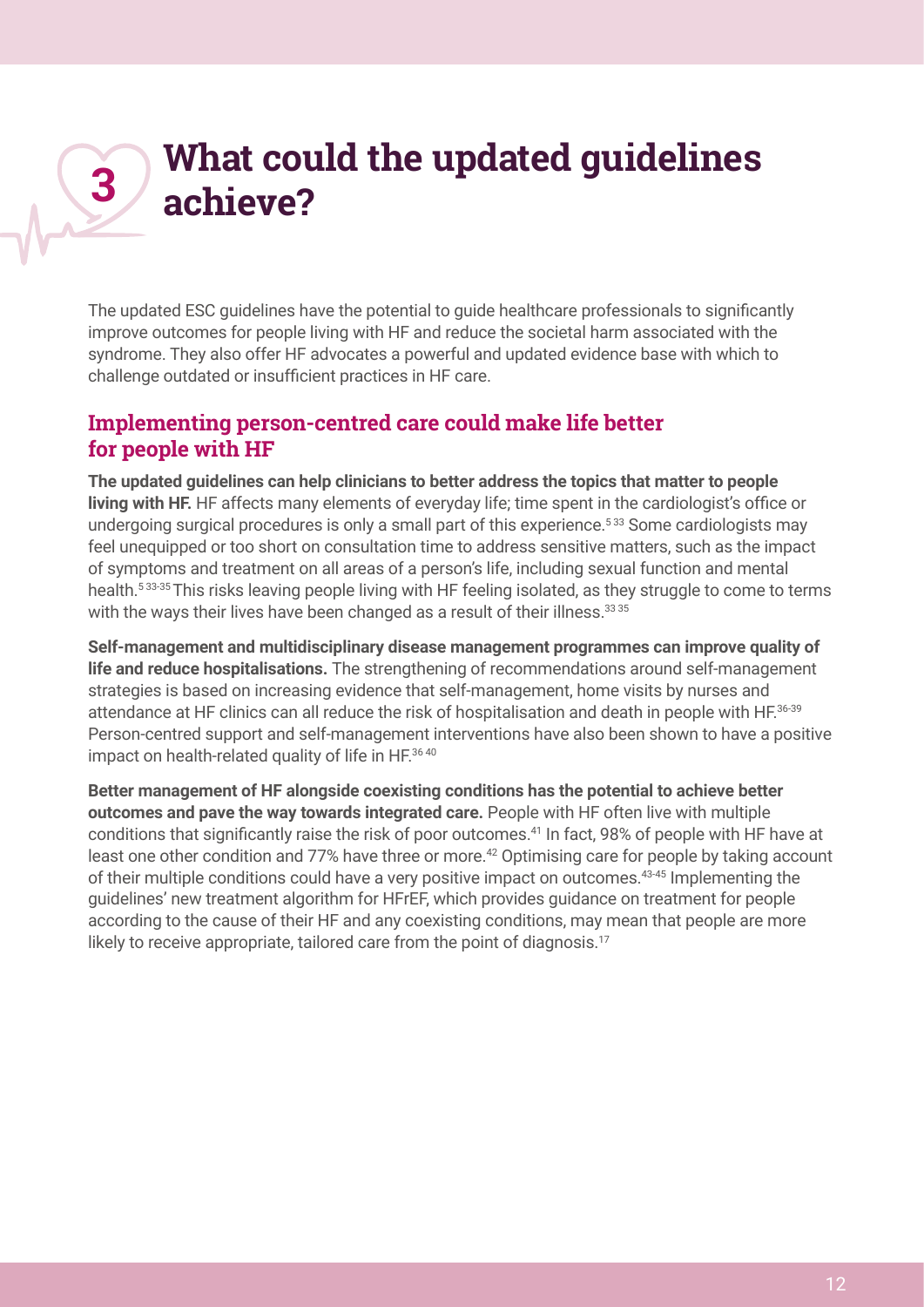**Telemonitoring can empower people with HF to monitor their own symptoms and avoid having to go to hospital.** The COVID-19 pandemic has led to the rapid development and roll-out of digital and remote solutions for delivering HF care.<sup>22,44</sup> These technologies can facilitate regular monitoring of symptoms and key measurements such as blood pressure, weight and heart rate, without the disruption of regular visits to a healthcare facility.<sup>22</sup> This can enhance self-management as people can monitor their own symptoms with the reassurance that their care team will intervene if they are concerned by the data.<sup>46</sup>

**Remote consultations with my cardiologist have made my life easier, reducing the time spent travelling to and from appointments. I really like being able to monitor my symptoms and see how changes in my lifestyle translate into progress.**

#### **Denis Janssen,** patient advocate

**People with advanced HF could be enabled to participate more meaningfully in decisions about procedures available to them.** Implantation of a left ventricular assist device or a heart transplantation are procedures typically reserved for people with advanced HF that has not responded to treatment.47 48 Both options are potentially life-saving, but require complex surgery.<sup>49 50</sup> This can be psychologically traumatic and may lead to physical complications.<sup>48 51</sup> The new guidelines therefore recommend that people being considered for these interventions should be deemed capable of managing the care of the device, or adhering to post-transplant immunosuppressant medications, and should be given psychological support. Conversations and consideration of these issues with people living with advanced HF should lead to more meaningful shared decision-making about whether to pursue further intervention or focus on palliative care.<sup>5</sup>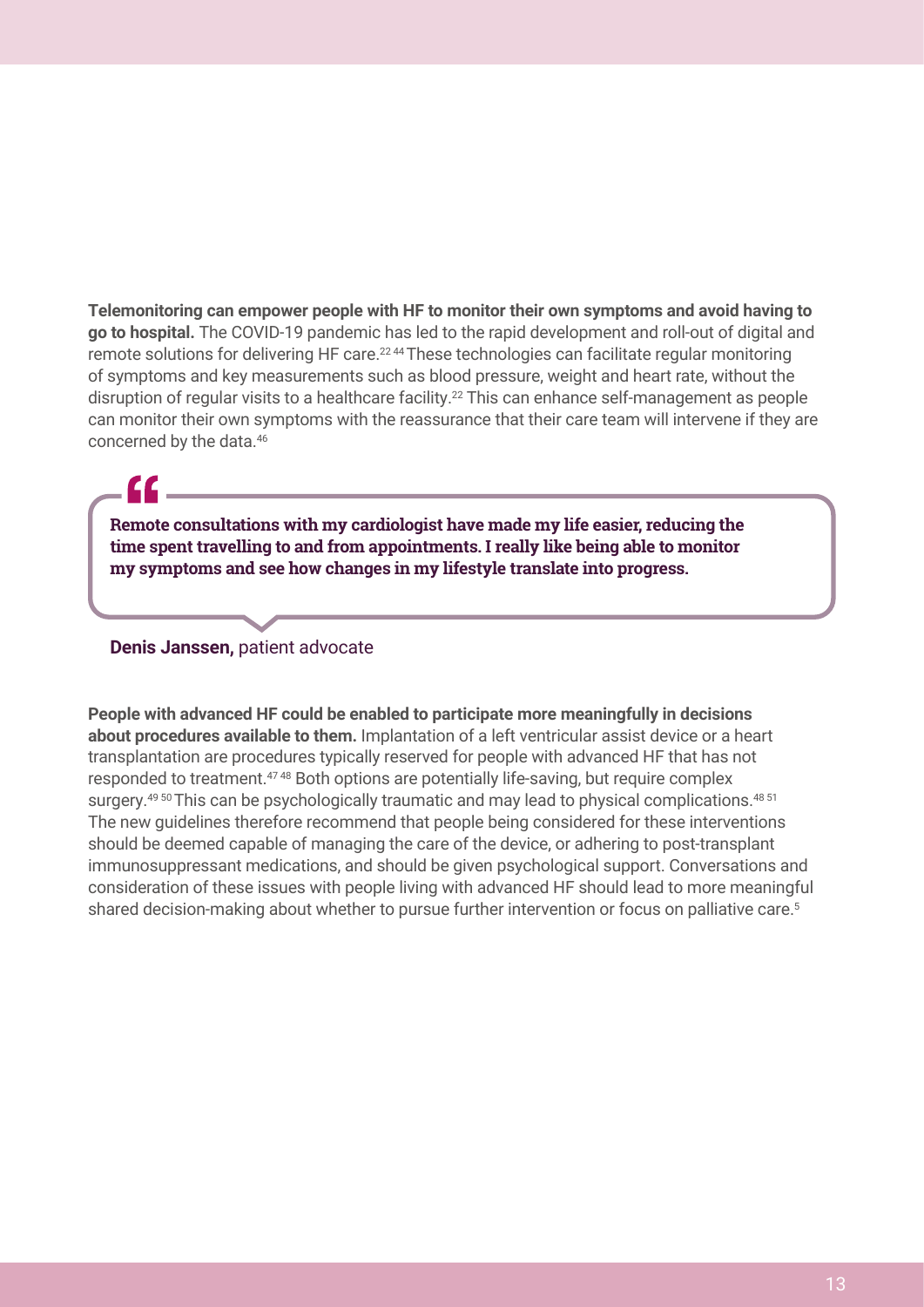### <span id="page-13-0"></span>**Maximising the potential of clinical management could lead to improved outcomes for people with HF**

**Applying the 2021 ESC guidelines consistently could extend the lives of people with HF.** Parallel initiation of the four cornerstone medications as soon as safely possible after diagnosis can reduce the risk of both hospitalisation and death in people with HF.<sup>1</sup> Under the previous guidelines, people could wait for weeks or months to be prescribed all recommended medications.2 23 The new guidelines should speed up the initiation of evidence-based medical therapies for HFrEF and HFmrEF.<sup>12</sup>

**Clear communication around diagnostic processes could enable earlier diagnosis, making treatment more effective.** Efforts in the new guidelines to simplify the algorithm for diagnosing HF in clinical practice could help non-HF-specialists diagnose the syndrome. The new diagram is intended to be easily shareable and accessible to a non-HF-specialist audience.1 Given that many people diagnosed with HF initially present with symptoms in primary care, a simpler algorithm aimed at general practitioners could assist with earlier diagnosis.<sup>52</sup>

**Long-term monitoring after discharge can maximise treatment efficacy and quality of life.** A postdischarge follow-up appointment scheduled within one to two weeks of leaving hospital would offer an opportunity to discuss any side effects and adjust the dose of medications if necessary to ensure they are at their most effective.<sup>1</sup>

**The change to the pharmacological treatment of HFrEF will impact a very large number of patients. The new treatment algorithm can preserve life even more than the algorithm in earlier guidelines. If the guidelines are adhered to, we can expect that outcomes for patients will improve and people will survive for longer.**

**Professor Jelena Čelutkienė**, cardiologist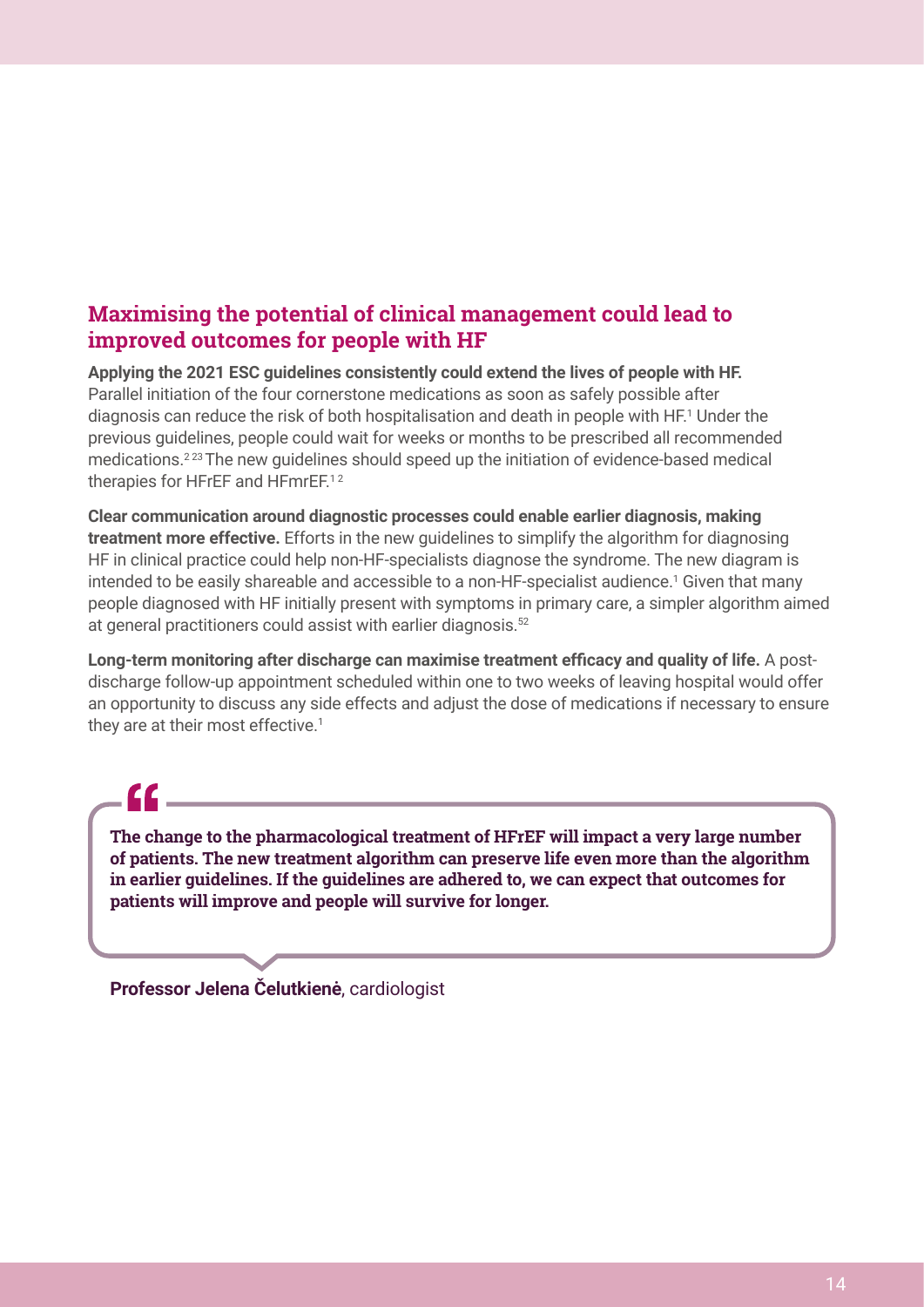### <span id="page-14-0"></span>**Delivering care that aligns with the new guidelines could reduce the societal cost of HF**

**Implementing guideline recommendations could prevent hospitalisations and reduce the burden of HF on health systems.** The Organisation for Economic Co-operation and Development (OECD) has identified HF as a condition in which many hospitalisations could be avoided if evidence-based care were provided in the community.53 Hospitalisations are responsible for the majority of the economic burden of HF, accounting for up to 87% of all HF-related costs.<sup>54</sup> On top of this already significant pressure, health systems are bracing for a 'tsunami' of cardiovascular disease, including HF, following the acute phase of the COVID-19 pandemic.<sup>8 55 56</sup> Services were already struggling to cope with the number of people being diagnosed before the pandemic, and the pressure has intensified considerably.7 8 56

**Recurrent hospitalisations could be avoided, and quality of life improved, through careful discharge evaluation and planning.** People who leave hospital after being treated for HF are more likely to be readmitted if they continue to have congestion at the point of discharge.<sup>57</sup> Leading studies of best-practice care models in which people with HF are carefully monitored during the transition from hospital to the community have shown that subsequent rehospitalisations can be reduced by 30%.<sup>58</sup> The recommendation for a follow-up appointment within one to two weeks of hospital discharge would offer an opportunity to adjust the doses of medications initiated in hospital. For many people with HF, this scheduled medication review could reduce the risk of further hospitalisation and even death, as well as alleviating their symptoms and supporting them to have a better quality of life.<sup>1</sup>

**Early intervention for people at high risk of HF could significantly reduce the incidence and severity of new cases.** The guidelines present a number of opportunities to protect people who are at high risk of developing HF. These opportunities include the screening and assessment of anyone receiving anticancer treatments that carry a risk of cardiotoxicity, and prescribing all people with type 2 diabetes risk-reducing medications.1 59 People being treated for breast cancer or lymphoma are three times more likely to develop HF than people who have never had cancer,<sup>60</sup> while the prevalence of HF among people with diabetes is four times higher than in the general population.<sup>61</sup> Intervening early in these cases could have a considerable impact not only for the individuals affected, but for wider society, by avoiding negative outcomes such as unnecessary repeat hospitalisations.<sup>59 61</sup>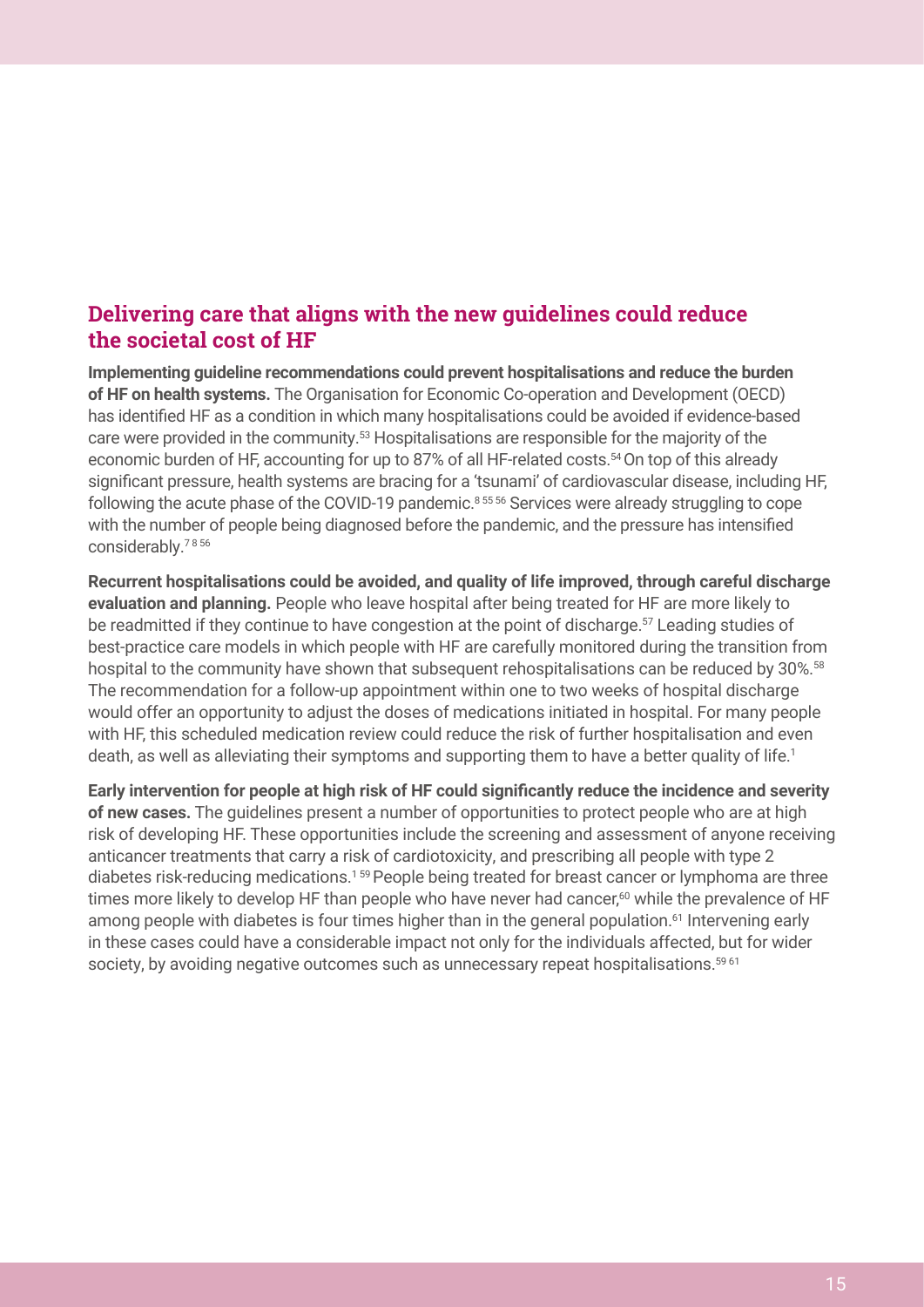## **What are the potential challenges to implementing the updated guidelines in Europe?**

### **Challenges to maximising the potential of cornerstone medications**

**Across Europe, many people with HF cannot access guideline-recommended medications, despite their proven effectiveness in reducing hospitalisations and death.** Not all of the four cornerstone pharmacological therapies are reimbursed in some European countries.<sup>24</sup> This means that people with HF cannot always reliably access guideline-recommended care.<sup>3</sup> Lack of reimbursement drives inequality both between and within countries, as some evidence-based treatments are only available to people who can afford to pay for them.<sup>24</sup>

**The guidelines are based on the best evidence we have so far – but, despite this, in many European countries there is a barrier to accessing guideline-recommended treatment.**

#### **Professor Giuseppe Rosano**, cardiologist

<span id="page-15-0"></span>**4**

**The guidelines do not give specific guidance on how to initiate the cornerstone medications.**  The guidelines task force has stated that they chose not to include step-by-step instructions for introducing the four cornerstone therapies to people with HFrEF and HFmrEF because they wanted clinicians to consider the needs of each patient.<sup>62</sup> This decision is likely to be helpful to HF specialists, but could cause concern for clinicians with less experience of managing HF.

**People living with HF may struggle to manage multiple medications.** The side effects of key HF medications can be significant and, given the high rates of comorbidity, many people with HF may be on a number of medications, further increasing the likelihood of side effects. Managing prescriptions for multiple medications can be confusing and time-consuming.9 11 12 This underlines the importance of close support and therapeutic education for people living with HF, to help them manage all of the ways in which the syndrome impacts their lives.<sup>5633</sup>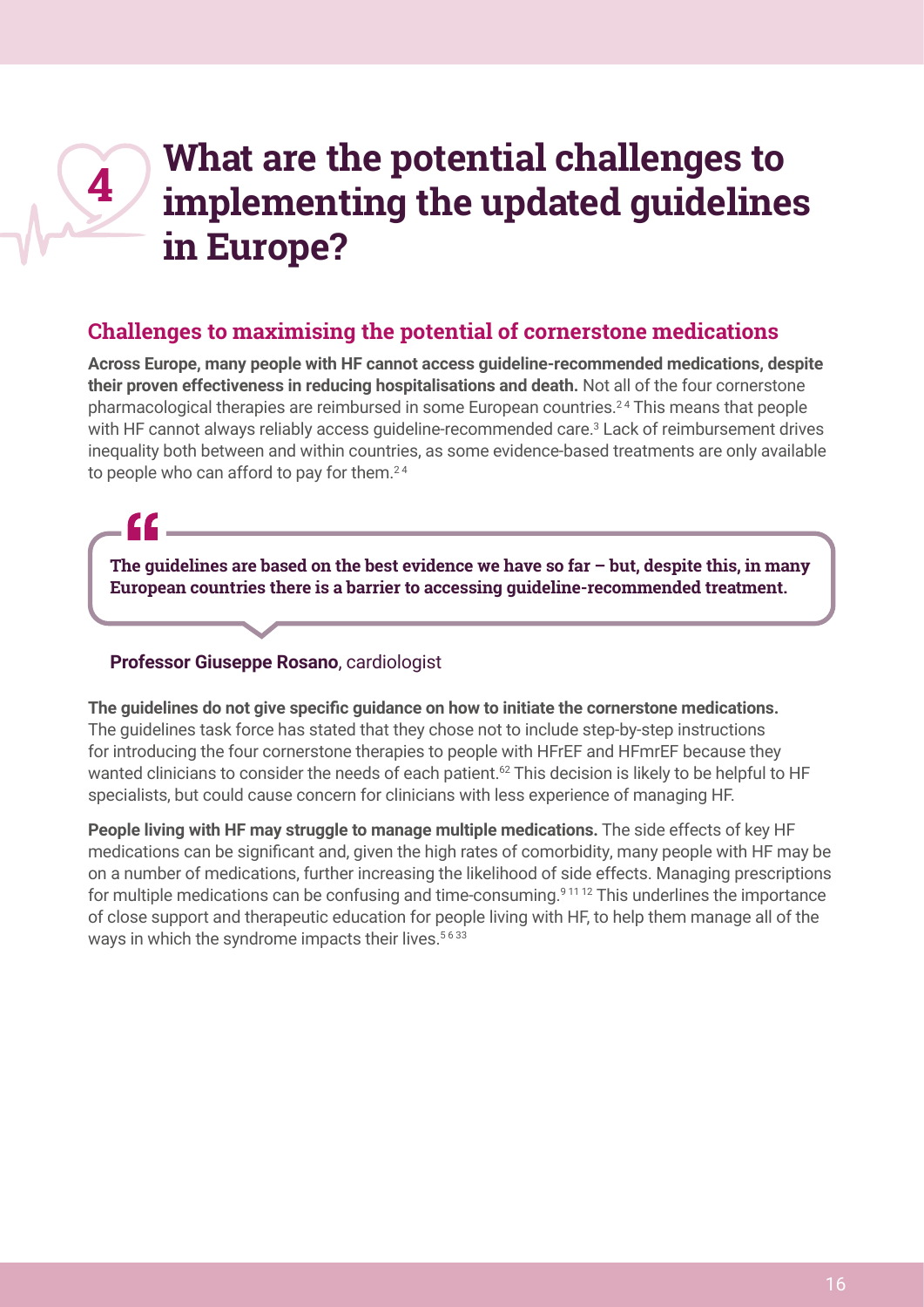### <span id="page-16-0"></span>**Challenges to implementing person-centred care for people with multiple conditions**

**Optimal management of HF in conjunction with other chronic conditions may be hindered by gaps in collaboration between cardiology and other specialties.** For care to be optimised in line with the new recommendations, communication between specialties will be necessary.<sup>2</sup> As a number of the new guideline recommendations concern the prevention of HF in people with other conditions, such as cancer and diabetes, they are more likely to be implemented if oncologists and diabetes specialists, as well as general physicians, are made aware of the HF guidelines.<sup>2563</sup>

**Although there has been so much progress in cardiology, healthcare professionals aren't always prescribing the right medications in the correct doses. If we can develop the other aspects of heart failure care as well – the person-centred support and disease management – I think the therapies that we have will be used more correctly and effectively.**

#### **Ekaterini Lambrinou**, heart failure specialist nurse

**Existing pressures on healthcare professionals likely present a barrier to implementing more comprehensive, person-centred care strategies.** Healthcare professionals were under enormous pressure even before the COVID-19 pandemic, and this is likely to continue as systems work to clear waiting lists and support people living with the long-term effects of COVID-19.87 While multidisciplinary disease management programmes and telemonitoring systems have the potential to make workloads more sustainable in the long term, they also require investment. Nurses are likely to be responsible for supporting people with HF in the use of telemonitoring equipment, helping them manage their symptoms at home and monitoring the data.<sup>1063</sup> As the guidelines add more recommendations in these areas, it will be important for health systems to factor these additional responsibilities into workforce planning.10 33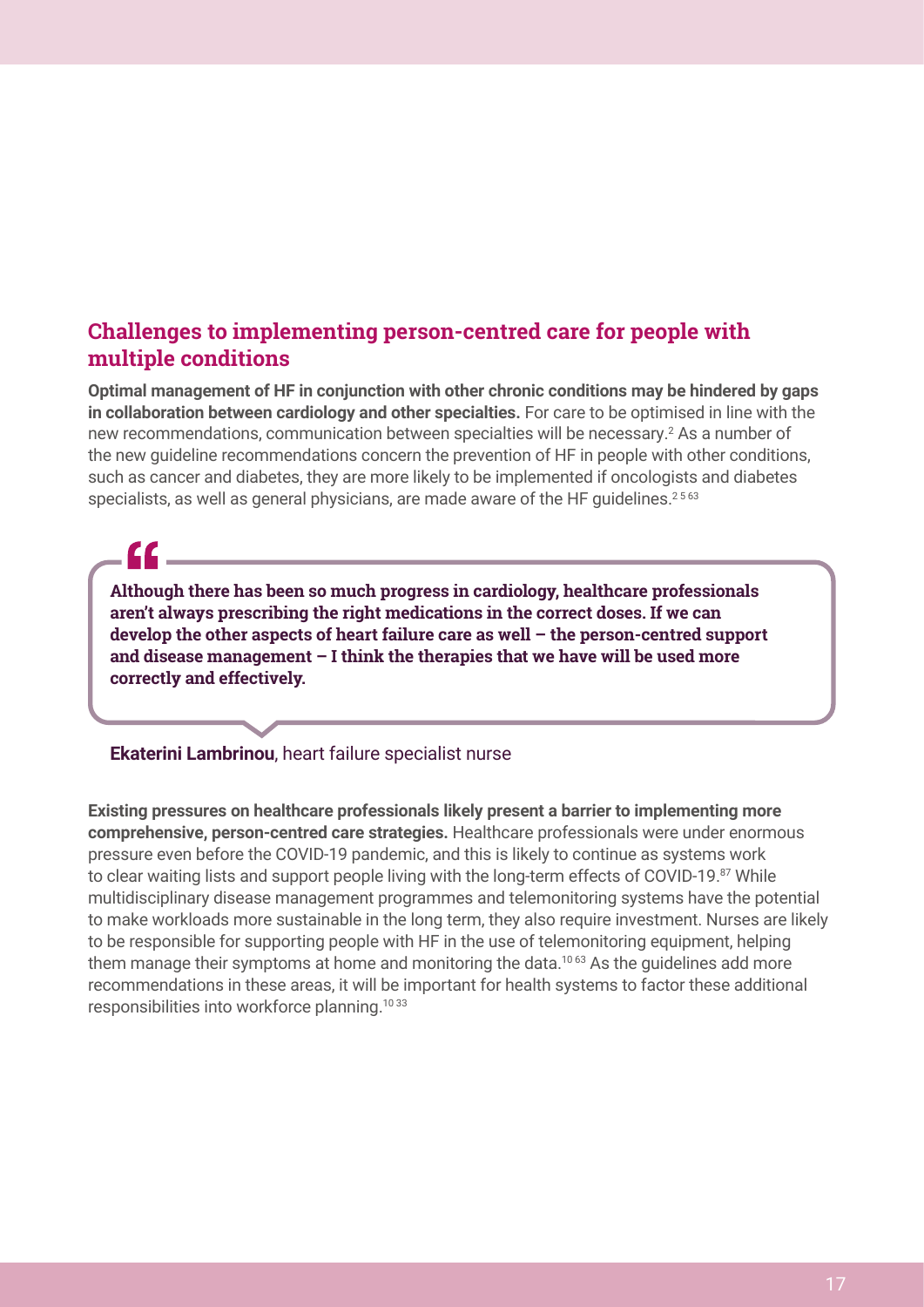**Telemonitoring and remote consultations will only work if they come from trusted healthcare providers. It should be a part of their offering.** 

#### **Denis Janssen**, patient advocate

<span id="page-17-0"></span><u>CC</u>

**People with HF have a range of needs and preferences for telemonitoring, so a menu of options will need to be offered.** Much has been made of the role of telemedicine, including the remote monitoring of people's signs and symptoms, throughout the COVID-19 pandemic.<sup>64</sup> Some people with HF feel empowered by using telemonitoring systems to feed data to their care teams and manage their own symptoms.<sup>10 33 46</sup> However, there are others who find telemonitoring inaccessible and alienating, or who have concerns about data privacy.<sup>10 22</sup> Just as in-person care and pharmacological treatment need to be tailored, telemonitoring systems must also be responsive to people's individual needs and preferences.<sup>5910</sup>

## **Challenges to adopting guidelines in national policy and practice**

**To ensure guidelines are implemented, their recommendations should inform national policy goals and care quality standards.** The use of quality and process indicators can improve the quality of HF care by identifying gaps and shortfalls and providing motivation to deliver better care.65 66 In some countries, the ESC guidelines are automatically adopted by the national cardiology society.<sup>15</sup>To ensure implementation in such cases, new care pathways may need to be developed at national and regional level.<sup>96768</sup>

**Many European health systems are struggling to adapt to multidisciplinary and integrated care for people with HF.** While some countries have relative strengths in building multidisciplinary care teams for HF (e.g. care pathways and referral processes, shared health records, use of clinical delegation to specialist nurses and allied health professionals, telemedicine), others have not yet adopted key elements of such models, despite strong evidence for their efficacy.<sup>51568</sup>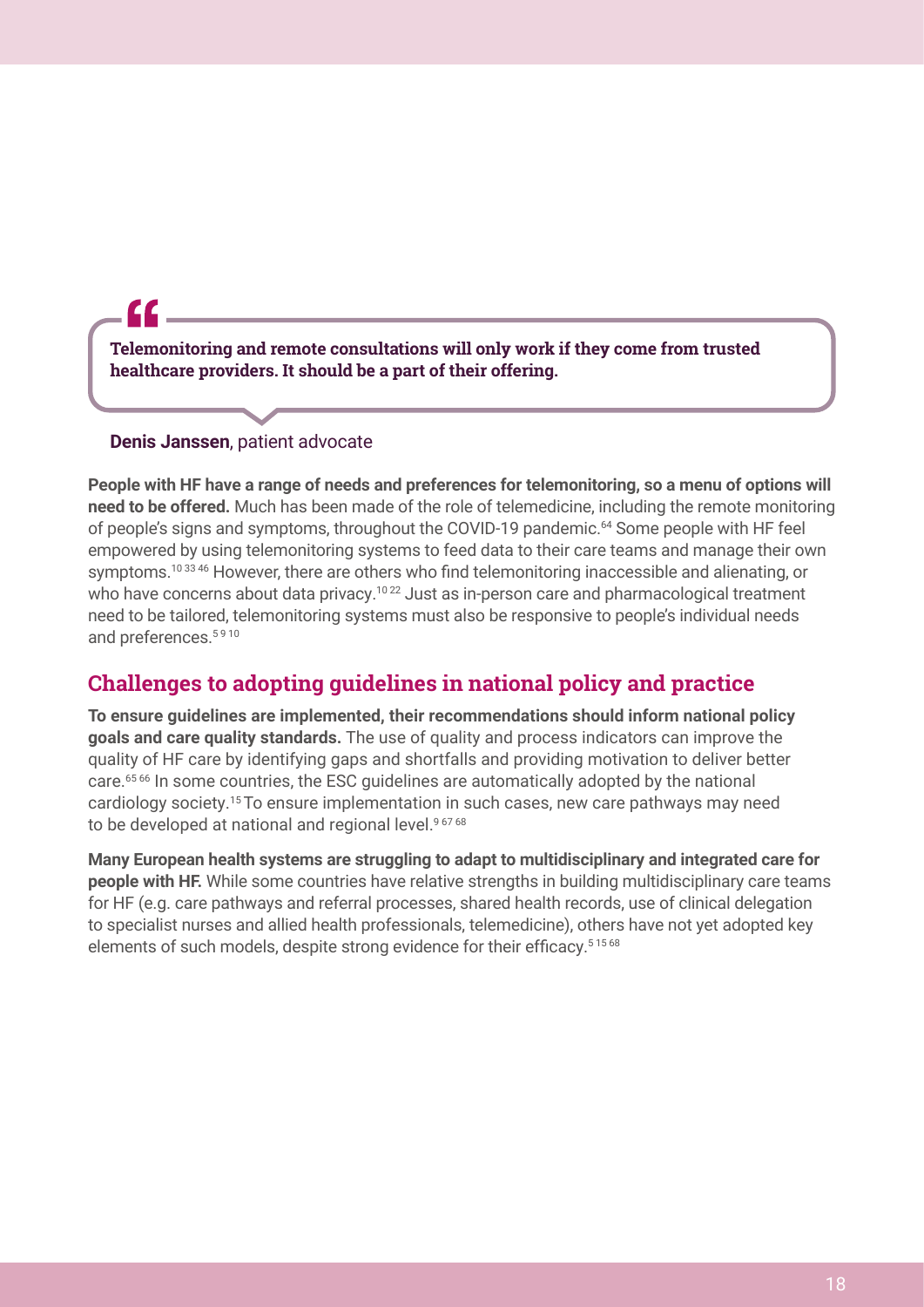**I think that the guidelines are implementable, but health systems need to adapt. A heart failure clinic might need to look a bit different from how it did five years ago. In some cases, we need to be critical about how the whole system looks. There are still a lot of places where there are no disease management programmes and no multidisciplinary heart failure teams.**

#### **Tiny Jaarsma**, professor of nursing

CC

**It is essential that guidelines are communicated effectively to people working in primary care.** HF is often managed in community settings.<sup>69</sup> As primary care professionals need to know how to care for people with a broad range of conditions, national cardiology societies and specialists should invest in reaching out to disseminate the major changes in the updated guidelines.<sup>9</sup> Primary care staff should also be supported to meet the needs of people with complex conditions like HF through training and development. Policy should allow for ensuring that there is adequate time to enable patients to discuss their concerns with their primary care providers.<sup>9</sup>

**For these guidelines to be implemented in primary care, we need changes at the policy level. Primary care physicians and nurses need to be afforded the time and resources to meet the needs of people living with heart failure.**

**Mar Domingo**, primary care physician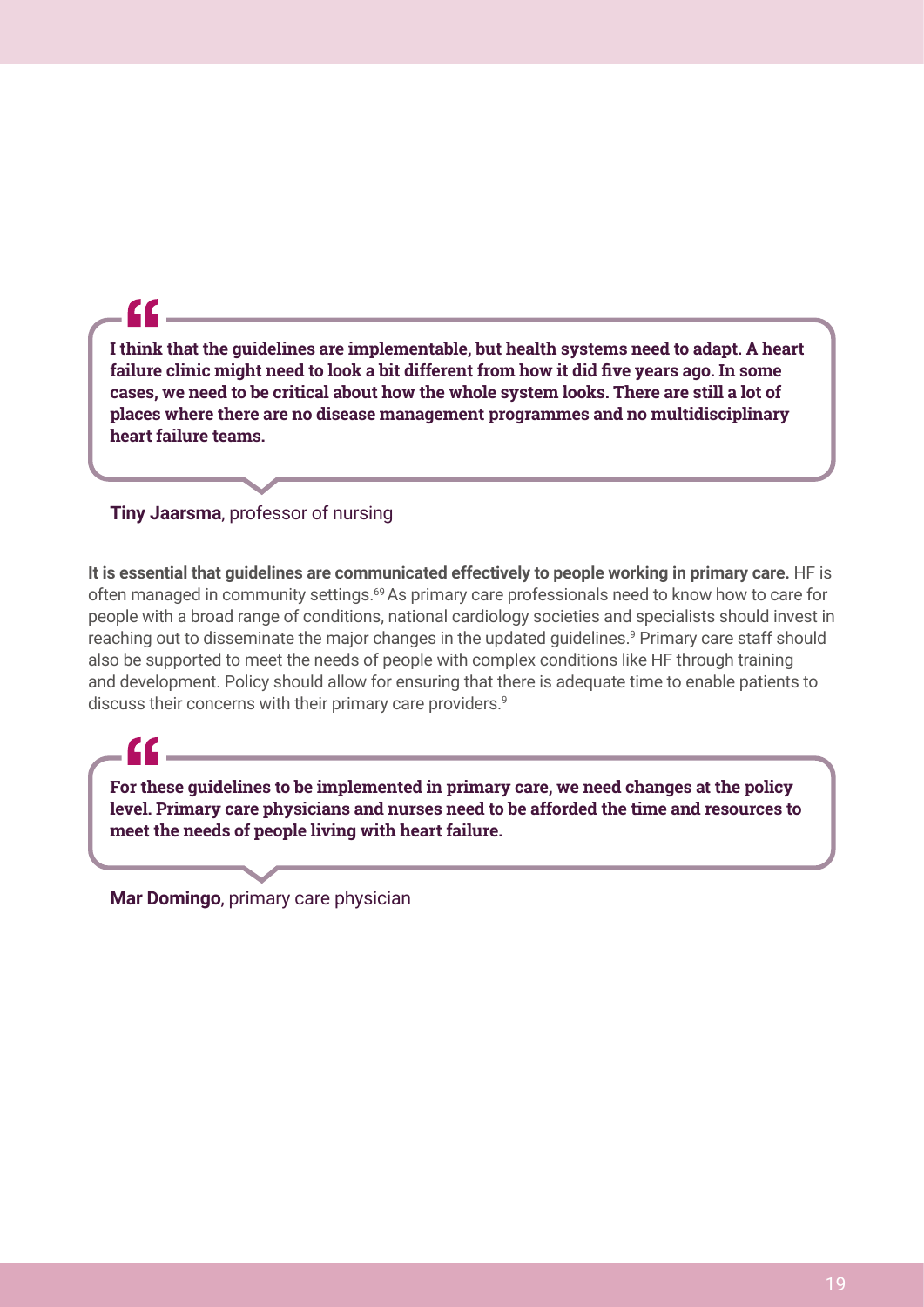## **How can advocates engage policymakers to ensure the updated guidelines are implemented in practice?**

**The updated ESC guidelines offer an opportunity to improve HF diagnosis and management, leading to better outcomes for people living with the syndrome.**

To maximise this opportunity, coordinated advocacy is required from clinical leaders, experts and people with HF. They need to raise awareness of advances in care and make the case for policy changes to enable these advances. There are four key elements of the case for change that advocates can use to engage and persuade policymakers.

### **Focus on preventing hospitalisations**

<span id="page-19-0"></span>**5.**

**Most of the significant cost associated with HF in Europe can be attributed to hospitalisation.**<sup>54</sup> The number and cost of hospitalisations can be reduced through the effective early diagnosis and appropriate management of HF, using guideline-recommended medications, telemonitoring, structured post-discharge follow-up and multidisciplinary disease management programmes.<sup>1</sup> For those people who are admitted to hospital, careful pre-discharge evaluation and post-discharge monitoring in the community can help to prevent readmission.

**Implementing the ESC guidelines across Europe should reduce the economic burden on health**  systems and improve quality of life for people living with HF. This must be a key argument for advocates striving to persuade decision-makers with control of healthcare budgets that HF guideline implementation is a valuable investment.

## **Highlight how HF relates to other conditions**

**Adopting person-centred approaches to care that consider all of a person's needs will become increasingly important as the European population ages.** As people grow older, they are more likely to live with multiple conditions.<sup>70</sup> Most people with HF have at least one other chronic condition;42 in addition, many of the increasing number of people who live beyond cancer or cardiovascular events such as heart attacks are at significant risk of developing HF.<sup>71</sup>

**The updated ESC guidelines include specific recommendations for the management of HF**  alongside the most common coexisting conditions.<sup>1</sup> By emphasising the evidence and guideline recommendations, HF advocates can galvanise action around the effect that comorbidities have on the management of non-communicable diseases.<sup>72-74</sup>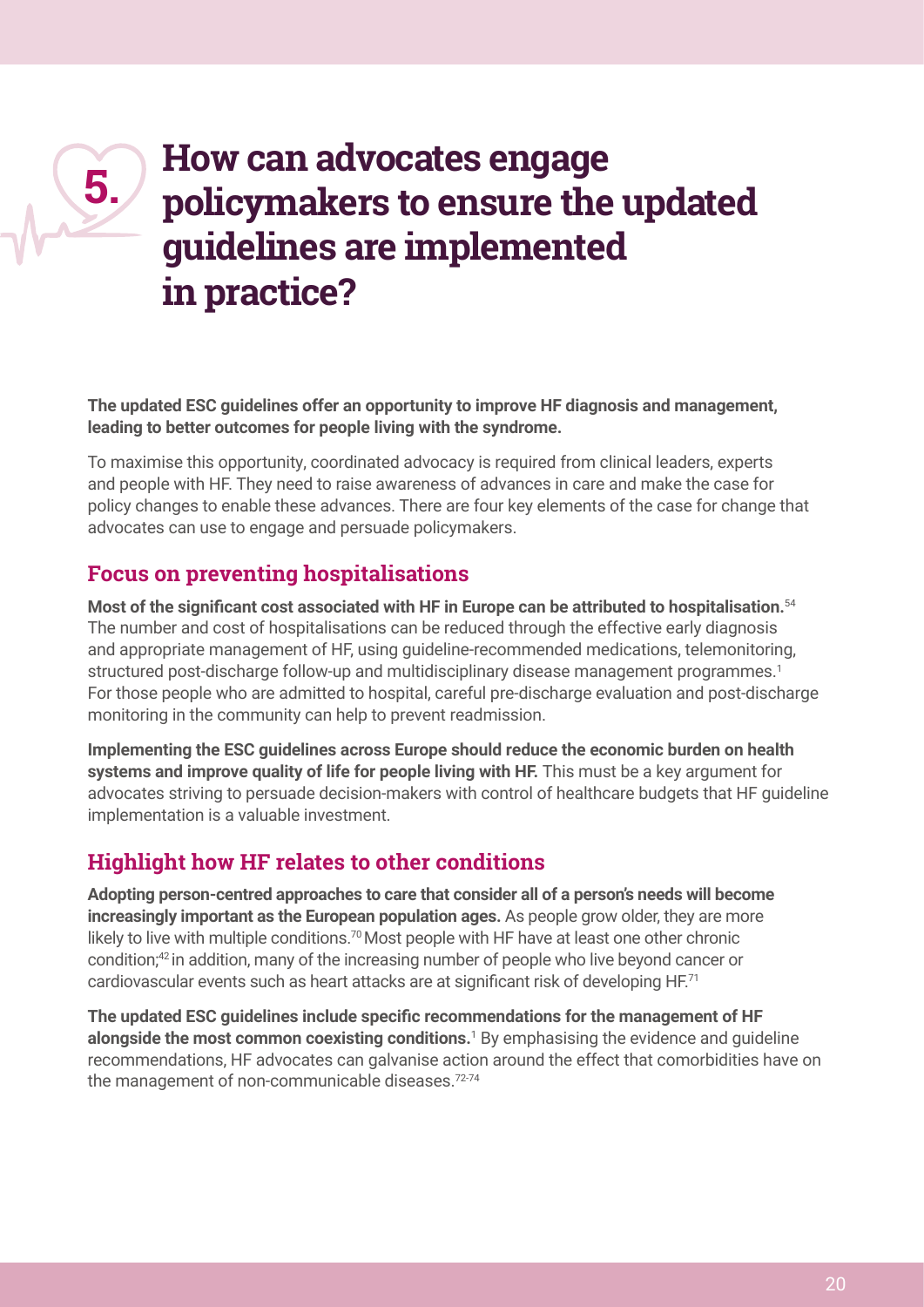## <span id="page-20-0"></span>**Encourage monitoring of quality indicators**

**The inclusion of quality indicators for the evaluation of care and outcomes in the 2021 ESC guidelines represents a significant opportunity for advocates.** By pointing to these indicators – and the ESC's recommendation that they be used to help operationalise the guidelines – advocates can encourage decision-makers to embed indicators within national and local-level audits. On an individual level, people with HF can be made aware of the indicators, helping them to advocate for their own care.

## **Put quality of life at the heart of the discussion**

**As well as its impact on the economy and health system, HF can have a devastating effect on people's quality of life.**75 Individual people's stories can play an important role in the decision-making processes of policymakers, key opinion leaders and the media,<sup>7677</sup> so advocates should be bold in telling the truth about the burden of HF, as well as communicating the hope that new treatments and personalised management of HF can bring.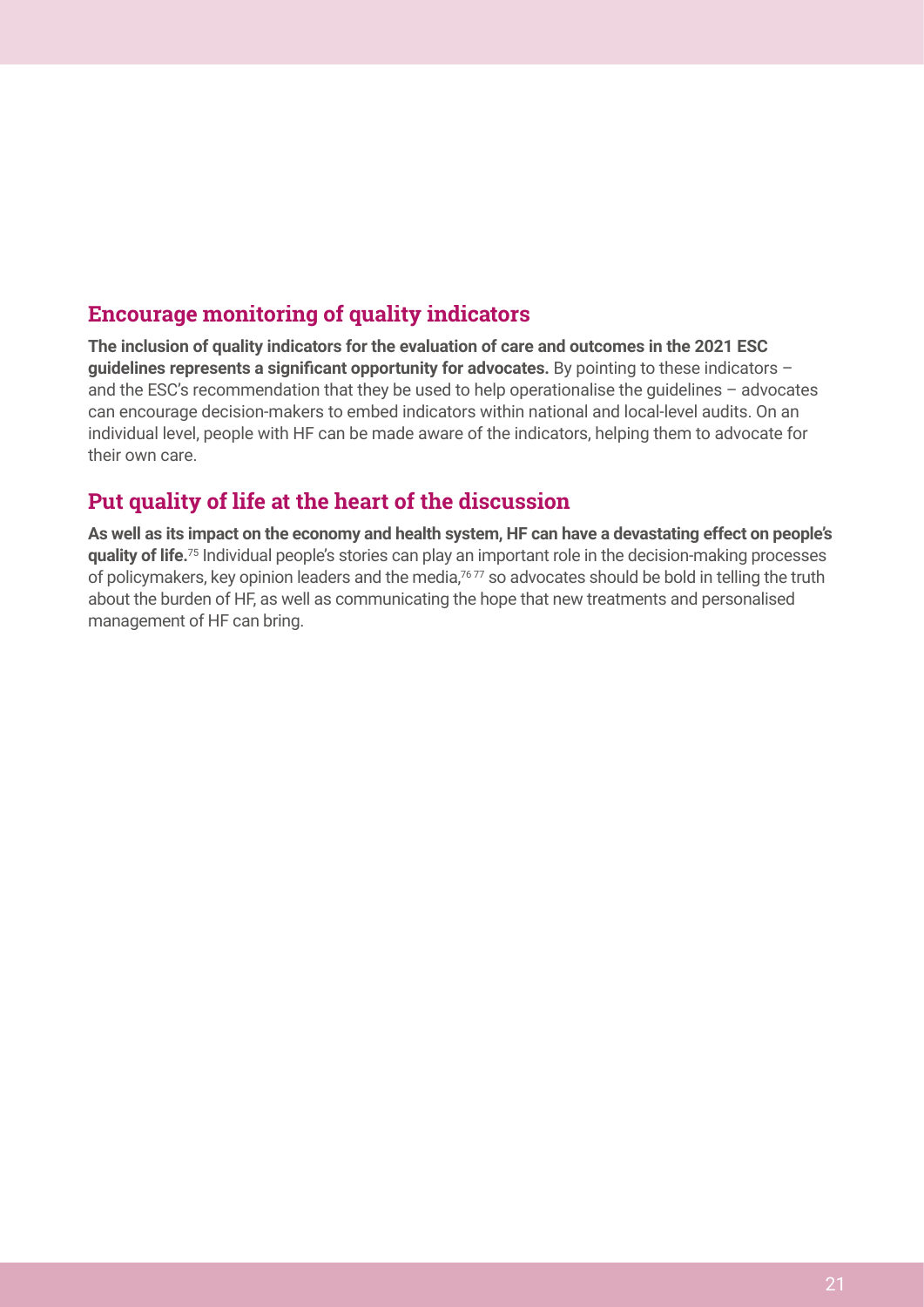## <span id="page-21-0"></span>**References**

- **1.** McDonagh TA, Metra M, Adamo M, *et al*. 2021. 2021 ESC Guidelines for the diagnosis and treatment of acute and chronic heart failure: Developed by the Task Force for the diagnosis and treatment of acute and chronic heart failure of the European Society of Cardiology (ESC) With the special contribution of the Heart Failure Association (HFA) of the ESC. *Eur Heart J* 42(36): 3599-726
- **2.** Rosano G. 2022. Interview with Catherine Hodge and Kirsten Budig at The Health Policy Partnership [video call]. 26/01/22
- **3.** Maggioni AP, Orso F, Calabria S, *et al*. 2016. The realworld evidence of heart failure: findings from 41 413 patients of the ARNO database. *Eur J Heart Fail* 18(4): 402-10
- **4.** Čelutkienė J. 2022. Interview with Catherine Hodge at The Health Policy Partnership [video call]. 01/02/22
- **5.** Jaarsma T. 2022. Interview with Catherine Hodge and Kirsten Budig at The Health Policy Partnership [video call]. 01/02/22
- **6.** Heart Failure Policy Network. 2018. *The handbook of multidisciplinary and integrated heart failure care*. London: **HFPN**
- **7.** Turale S, Nantsupawat A. 2021. Clinician mental health, nursing shortages and the COVID-19 pandemic: Crises within crises. *Int Nurs Rev* 68(1): 12-14
- **8.** British Heart Foundation. 2021. *The untold heartbreak*. London: British Heart Foundation
- **9.** Domingo M. 2022. Interview with Catherine Hodge and Kirsten Budig at The Health Policy Partnership [video call]. 02/03/22
- **10.** Frederix I, Caiani EG, Dendale P, *et al*. 2020. ESC e-Cardiology Working Group Position Paper: Overcoming challenges in digital health implementation in cardiovascular medicine. *Eur J Prev Cardiol* 26(11): 1166-77
- **11.** Healthtalk.org. 2016. Heart Failure: common side effects of heart failure medication. [Updated 01/04/16]. Available from: [https://healthtalk.org/heart-failure/](https://healthtalk.org/heart-failure/common-side-effects-of-heart-failure-medication) [common-side-effects-of-heart-failure-medication](https://healthtalk.org/heart-failure/common-side-effects-of-heart-failure-medication) [Accessed 09/02/22]
- **12.** Cuthbert JJ. 2021. *European Society of Cardiology Heart Failure Guidelines 2021: What should we be doing in current practice?* London: British Cardiovascular Society
- **13.** European Society of Cardiology. 2017. *Governing policies and procedures for the writing of ESC Clinical Practice Guidelines*. Brussels: European Society of Cardiology
- **14.** Ponikowski P, Voors A, Anker S, *et al*. 2016. 2016 ESC Guidelines for the diagnosis and treatment of acute and chronic heart failure: The Task Force for the diagnosis and treatment of acute and chronic heart failure of the European Society of Cardiology (ESC). *Eur Heart J*  37(27): 2129-200
- **15.** Heart Failure Policy Network. 2020. *Heart failure policy and practice in Europe*. London: HFPN
- **16.** European Society of Cardiology. 2022. ESC Affiliated Cardiac Societies. Available from: [https://www.](https://www.escardio.org/The-ESC/Affiliated-Cardiac-Societies) [escardio.org/The-ESC/Affiliated-Cardiac-Societies](https://www.escardio.org/The-ESC/Affiliated-Cardiac-Societies) [Accessed 22/03/22]
- **17.** McDonagh T, Metra M. 2021. Heart Failure 2021 and beyond – Optimising outcomes in Heart Failure. Cardiovascular Round Table Workshops; 17/09/21; **Online**
- **18.** European Society of Cardiology. 2021. The diagnostic algorithm for heart failure. [Updated 01/08/21]. Available from: [https://academic.oup.com/view-large/](https://academic.oup.com/view-large/figure/305162882/ehab368f1.tif) [figure/305162882/ehab368f1.tif](https://academic.oup.com/view-large/figure/305162882/ehab368f1.tif) [Accessed 19/04/22]
- **19.** Heart Failure Policy Network. 2020. *Spotlight on HFpEF: heart failure with preserved ejection fractio*n. London: **HFPN**
- **20.** Wagdy K, Nagy S. 2021. EMPEROR-Preserved: SGLT2 inhibitors breakthrough in the management of heart failure with preserved ejection fraction. *Glob Cardiol Sci Pract* 2021(3): e202117
- **21.** Nassif ME, Windsor SL, Borlaug BA, *et al*. 2021. The SGLT2 inhibitor dapagliflozin in heart failure with preserved ejection fraction: a multicenter randomized trial. *Nat Med* 27(11): 1954-60
- **22.** Cowie MR, O'Connor CM. 2022. The digital future is now. *JACC: Heart Fail* 10(1): 67-69
- **23.** Straw S, McGinlay M, Witte KK. 2021. Four pillars of heart failure: contemporary pharmacological therapy for heart failure with reduced ejection fraction. *Open Heart* 8(1): e001585
- **24.** Packer M, Anker SD, Butler J, *et al*. 2020. Cardiovascular and renal outcomes with empagliflozin in heart failure. *N Engl J Med* 383(15): 1413-24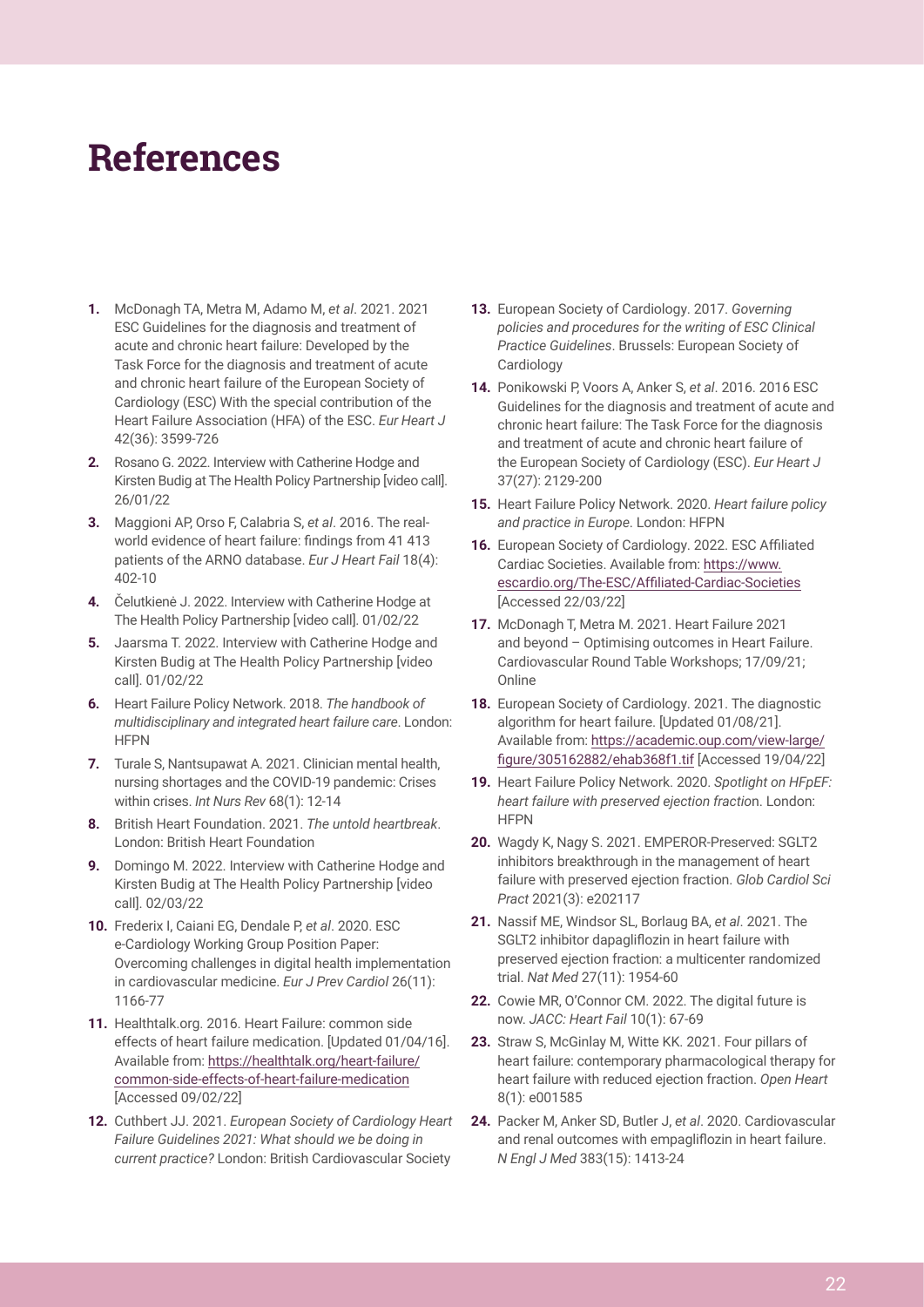- **25.** McMurray JJV, Solomon SD, Inzucchi SE, *et al*. 2019. Dapagliflozin in patients with heart failure and reduced ejection fraction. *N Engl J Med* 381(21): 1995-2008
- **26.** Pumping Marvellous Foundation. 2021. *My marvellous guide to medicines for heart failure*. Preston, UK: Pumping Marvellous Foundation
- **27.** Yamamoto K, Rakugi H. 2021. Angiotensin receptorneprilysin inhibitors: Comprehensive review and implications in hypertension treatment. *Hypertens Res* 44(10): 1239-50
- **28.** Timmis A. 2022. Watch: What are beta blockers and what do they do in your body? Available from: [https://](https://www.bhf.org.uk/informationsupport/heart-matters-magazine/medical/drug-cabinet/beta-blockers) [www.bhf.org.uk/informationsupport/heart-matters](https://www.bhf.org.uk/informationsupport/heart-matters-magazine/medical/drug-cabinet/beta-blockers)[magazine/medical/drug-cabinet/beta-blockers](https://www.bhf.org.uk/informationsupport/heart-matters-magazine/medical/drug-cabinet/beta-blockers) [Accessed 04/04/22]
- **29.** Tsampasian V, Baral R, Chattopadhyay R, *et al*. 2021. The role of SGLT2 inhibitors in heart failure: a systematic review and meta-analysis. *Cardiol Res Pract* 2021: 9927533-33
- **30.** Boorsma EM, ter Maaten JM, Damman K, *et al*. 2020. Congestion in heart failure: a contemporary look at physiology, diagnosis and treatment. *Nat Rev Cardiol*  17(10): 641-55
- **31.** Ambrosy AP, Pang PS, Khan S, *et al*. 2013. Clinical course and predictive value of congestion during hospitalization in patients admitted for worsening signs and symptoms of heart failure with reduced ejection fraction: findings from the EVEREST trial. *Eur Heart J*  34(11): 835-43
- **32.** Aktaa S, Polovina M, Rosano G, *et al*. 2022. European Society of Cardiology quality indicators for the care and outcomes of adults with heart failure. Developed by the Working Group for Heart Failure Quality Indicators in collaboration with the Heart Failure Association of the European Society of Cardiology. *Eur J Heart Fail* 24(1): 132-42
- **33.** Janssen D. 2022. Interview with Catherine Hodge and Kirsten Budig at The Health Policy Partnership [video call]. 14/01/22
- **34.** Ludmir J, Small Adam J. 2018. The challenge of identifying and addressing psychological comorbidities. *J Am Coll Cardiol* 71(14): 1590-93
- **35.** Jaarsma T. 2017. Sexual function of patients with heart failure: facts and numbers. *ESC Heart Fail* 4(1): 3-7
- **36.** Jonkman NH, Westland H, Groenwold RH, *et al*. 2016. Do self-management interventions work in patients with heart failure? An individual patient data meta-analysis. *Circulation* 133(12): 1189-98
- **37.** Takeda A, Taylor S, Taylor R, *et al*. 2012. Clinical service organisation for heart failure. *Cochrane Database Syst Rev* 1(1): Cd002752
- **38.** Van Spall HGC, Rahman T, Mytton O, *et al*. 2017. Comparative effectiveness of transitional care services in patients discharged from the hospital with heart failure: a systematic review and network meta-analysis. *Eur J Heart Fail* 19(11): 1427-43
- **39.** Comín-Colet J, Verdu-Rotellar J, Vela E, *et al*. 2014. Efficacy of an integrated hospital-primary care program for heart failure: a population-based analysis of 56,742 patients. *Rev Esp Cardiol (Engl Ed)* 67(4): 283-93
- **40.** Kyriakou M, Middleton N, Ktisti S, *et al*. 2020. Supportive care interventions to promote health-related quality of life in patients living with heart failure: a systematic review and meta-analysis. *Heart Lung Circ* 29(11): 1633-47
- **41.** Drozd M, Relton SD, Walker AMN, *et al*. 2021. Association of heart failure and its comorbidities with loss of life expectancy. *Heart* 107(17): 1417
- **42.** British Heart Foundation. 2020. *Heart and circulatory disease statistics 2020*. London: British Heart Foundation
- **43.** van Deursen VM, Urso R, Laroche C, *et al*. 2014. Co‑morbidities in patients with heart failure: an analysis of the European Heart Failure Pilot Survey. *Eur J Heart Fail* 16(1): 103-11
- **44.** Cleland JGF, Clark RA, Pellicori P, *et al*. 2020. Caring for people with heart failure and many other medical problems through and beyond the COVID-19 pandemic: the advantages of universal access to home telemonitoring. *Eur J Heart Fail* 22(6): 995-98
- **45.** Lawson CA, Solis-Trapala I, Dahlstrom U, *et al*. 2018. Comorbidity health pathways in heart failure patients: A sequences-of-regressions analysis using crosssectional data from 10,575 patients in the Swedish Heart Failure Registry. *PLoS Med* 15(3): e1002540-e40
- **46.** Pumping Marvellous Foundation. 2021. The patient voice. Masterclass series; 26/03/21; Online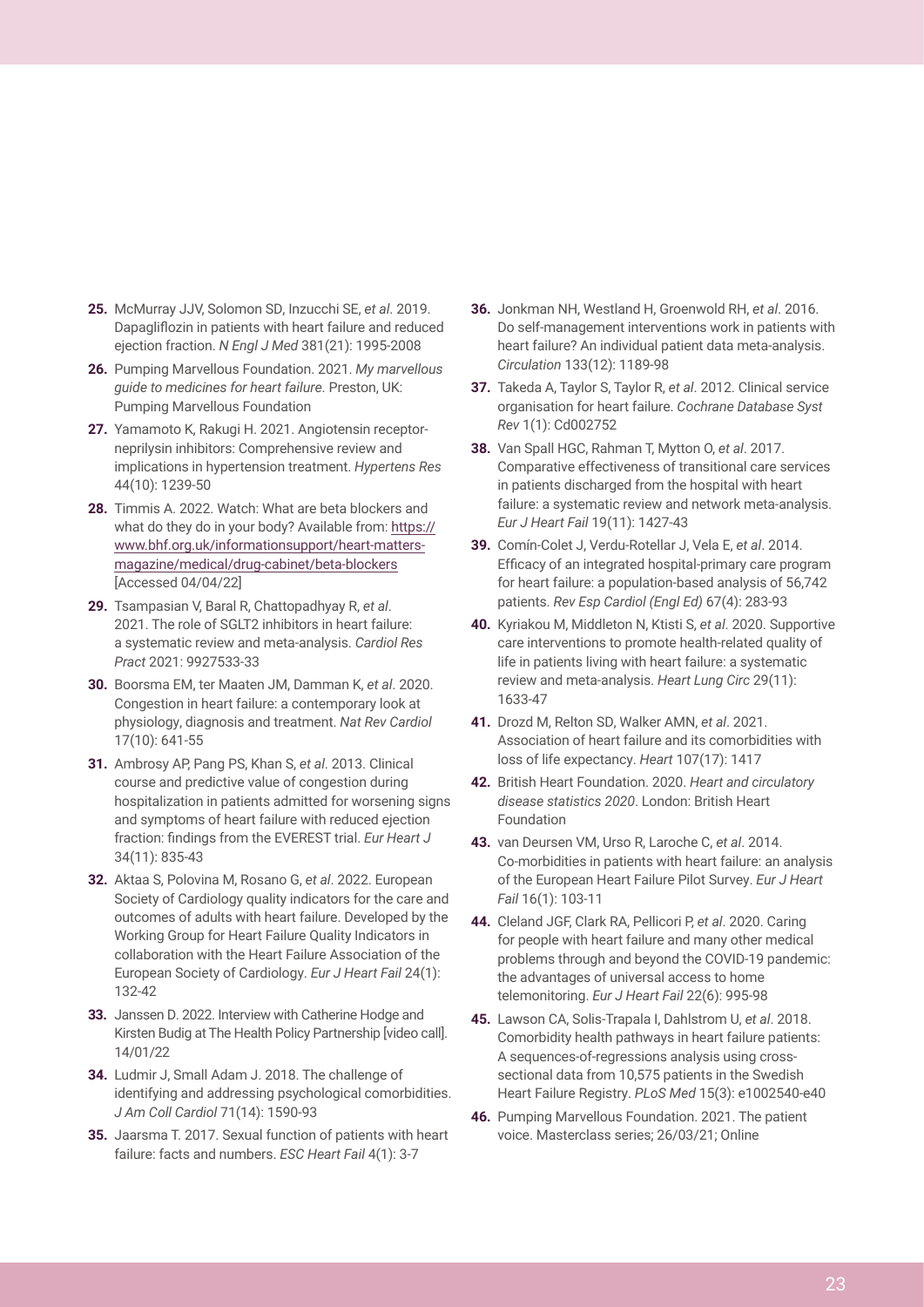- **47.** Gustafsson F, Rogers JG. 2017. Left ventricular assist device therapy in advanced heart failure: patient selection and outcomes. *Eur J Heart Fail* 19(5): 595-602
- **48.** Jezovnik MK, Gregoric ID, Poredos P. 2017. Medical complications in patients with LVAD devices. *e-Journal Cardiol Pract* 14(37)
- **49.** Kilic A, Acker MA, Atluri P. 2015. Dealing with surgical left ventricular assist device complications. *J Thorac Dis* 7(12): 2158-64
- **50.** NHS Blood and Transplant. 2022. Heart transplant surgery. Available from: [https://www.nhsbt.nhs.uk/](https://www.nhsbt.nhs.uk/organ-transplantation/heart/at-the-transplant-centre/heart-transplant-surgery/) [organ-transplantation/heart/at-the-transplant-centre/](https://www.nhsbt.nhs.uk/organ-transplantation/heart/at-the-transplant-centre/heart-transplant-surgery/) [heart-transplant-surgery/](https://www.nhsbt.nhs.uk/organ-transplantation/heart/at-the-transplant-centre/heart-transplant-surgery/) [Accessed 22/03/22]
- **51.** Peters L, McIlvennan C. 2021. Trauma after the gift of life: Identification and treatment of post-traumatic stress disorders in heart transplant recipients. *J Heart Lung Transplant* 40(4): S488
- **52.** Roalfe AK, Lay-Flurrie SL, Ordóñez-Mena JM, *et al*. 2022. Long term trends in natriuretic peptide testing for heart failure in UK primary care: a cohort study. *Eur Heart J* 43(9): 881-91
- **53.** OECD. 2019. *Health at a Glance 2019*. Paris: OECD Publishing
- **54.** Giles L, Freeman C, Field P, *et al*. 2020. Humanistic burden and economic impact of heart failure - a systematic review of the literature. *F1000Research* 8: 859
- **55.** Allahwala UK, Denniss AR, Zaman S, *et al*. 2020. Cardiovascular disease in the post-COVID-19 era - the impending tsunami? *Heart Lung Circ* 29(6): 809-11
- **56.** Patel P, Thomas C, Quilter-Pinner H. 2021. *State of health and care - the NHS long term plan after COVID-19*. London: Institute for Public Policy Research
- **57.** Rubio-Gracia J, Demissei BG, Ter Maaten JM, *et al*. 2018. Prevalence, predictors and clinical outcome of residual congestion in acute decompensated heart failure. *Int J Cardiol* 258: 185-91
- **58.** Feltner C, Jones C, Cene C, *et al*. 2014. Transitional care interventions to prevent readmissions for persons with heart failure: a systematic review and meta-analysis. *Ann Intern Med* 160(11): 774-84
- **59.** Koutsoukis A, Ntalianis A, Repasos E, *et al*. 2018. Cardiooncology: A focus on cardiotoxicity. *Eur Cardiol* 13(1): 64-69
- **60.** Larsen C, Dasari H, Calle Maria CA, *et al*. 2018. Short and long term risk of congestive heart failure in breast cancer and lymphoma patients compared to controls: an epidemiologic study. *J Am Coll Cardiol* 71(11\_ Supplement): A695-A95
- **61.** Rosano GM, Vitale C, Seferovic P. 2017. Heart failure in patients with diabetes mellitus. *Card Fail Rev* 3(1): 52-55
- **62.** European Society of Cardiology. 2021. 2021 ESC Guidelines for the diagnosis and treatment of acute and chronic heart failure - panel. ESC Congress 2021 - The Digital Experience; 27/08/21; Online
- **63.** Lambrinou E. 2022. Interview with Catherine Hodge and Kirsten Budig at The Health Policy Partnership [video call]. 21/02/22
- **64.** Cowie MR, Lam CSP. 2021. Remote monitoring and digital health tools in CVD management. *Nat Rev Cardiol* 18(7): 457-58
- **65.** Polanczyk CA, Ruschel KB, Castilho FM, *et al*. 2019. Quality measures in heart failure: the past, the present, and the future. *Curr Heart Fail Rep* 16(1): 1-6
- **66.** Heart Failure Policy Network. 2020. *Spotlight on quality assessment in heart failure care*. London: HFPN
- **67.** Heart Failure Policy Network. 2020. *Heart failure policy and practice in Europe: Spain*. London: HFPN
- **68.** Heart Failure Policy Network. 2020. *Heart failure policy and practice in Europe: Belgium*. London: The Health Policy Partnership
- **69.** Taylor CJ, Rutten FH, Brouwer JR, *et al*. 2017. Practical guidance on heart failure diagnosis and management in primary care: recent EPCCS recommendations. *Br J Gen Pract* 67(660): 326
- **70.** Kingston A, Robinson L, Booth H, *et al*. 2018. Projections of multi-morbidity in the older population in England to 2035: estimates from the Population Ageing and Care Simulation (PACSim) model. *Age Ageing* 47(3): 374-80
- **71.** Chang H-M, Moudgil R, Scarabelli T, *et al*. 2017. Cardiovascular Complications of Cancer Therapy. *J Am Coll Cardiol* 70(20): 2536-51
- **72.** NCD Alliance. 2016. *Addressing NCD co-morbidities: shared opportunities for action*. Geneva: NCD Alliance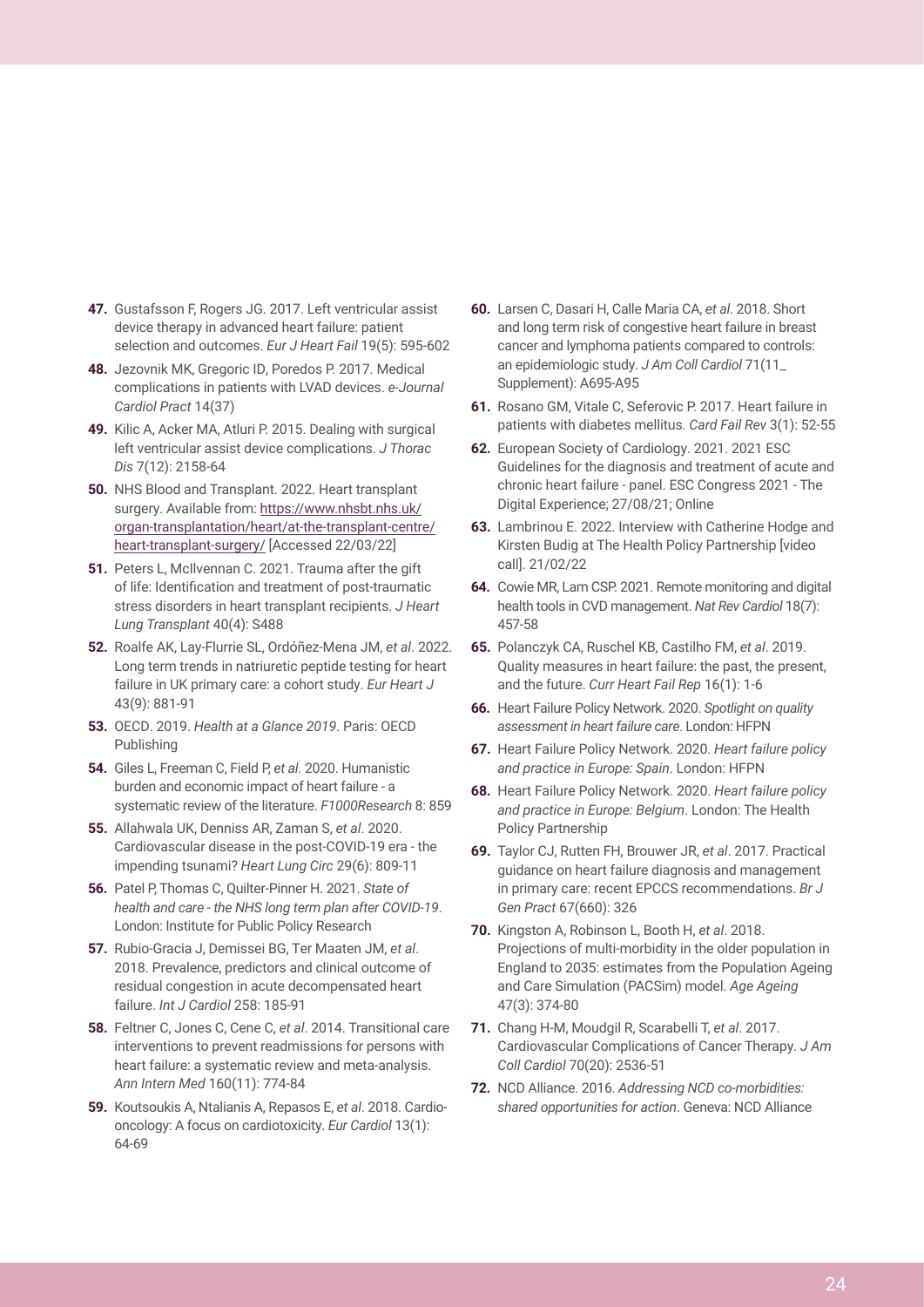- **73.** Cortaredona S, Ventelou B. 2017. The extra cost of comorbidity: multiple illnesses and the economic burden of non-communicable diseases. *BMC Med* 15(1): 216
- **74.** Walsh K. 2020. The cost of comorbidities. [Updated 30/07/22]. Available from: [https://bestpractice.bmj.](https://bestpractice.bmj.com/info/the-cost-of-comorbidities/) [com/info/the-cost-of-comorbidities/](https://bestpractice.bmj.com/info/the-cost-of-comorbidities/) [Accessed 09/05/22]
- **75.** Hessel FP. 2021. Overview of the socio-economic consequences of heart failure. *Cardiovasc Diagn Ther* 11(1): 254-62
- **76.** Morris BS, Chrysochou P, Christensen JD, *et al*. 2019. Stories vs. facts: triggering emotion and action-taking on climate change. *Clim Change* 154(1): 19-36
- **77.** Cairney P, Kwiatkowski R. 2017. How to communicate effectively with policymakers: combine insights from psychology and policy studies. *Palgrave Commun* 3(1): 37